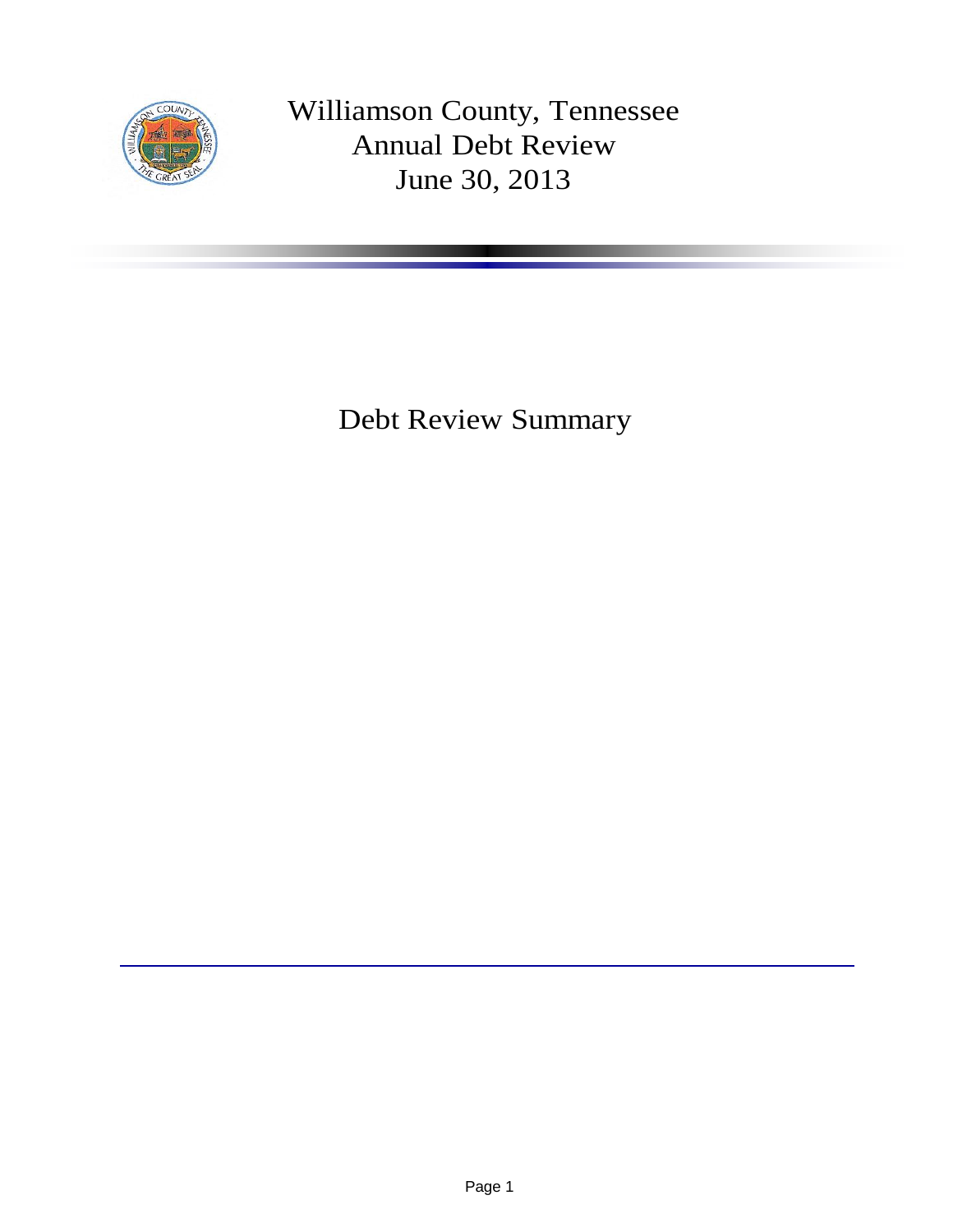## **WILLIAMSON COUNTY, TENNESSEE DEBT STATEMENT**

#### **(As of June 30, 2013)**

| Debt Issued by the County                          | Outstanding<br><b>Amount</b><br>As of 06/30/13 |       | Outstanding<br><b>Amount</b><br>As of 06/30/12 |        |
|----------------------------------------------------|------------------------------------------------|-------|------------------------------------------------|--------|
|                                                    |                                                |       |                                                |        |
| <b>Education Bonds and Notes:</b>                  |                                                |       |                                                |        |
| <b>General School Bonds</b>                        | \$135,111,000                                  |       | \$142,269,375                                  |        |
| Rural School (County District) Bonds               | \$201,725,000                                  |       | \$210,930,000                                  |        |
| <b>Education Bonds and Notes Total</b>             | \$336,836,000                                  | 72.9% | \$353,199,375                                  | 72.6%  |
| <b>Public Works Bonds and Notes:</b>               |                                                |       |                                                |        |
| <b>Public Works Bonds</b>                          | \$99,369,000                                   |       | \$107,124,625                                  |        |
| <b>Public Works Bonds and Notes Total</b>          | \$99,369,000                                   | 21.5% | \$107,124,625                                  | 22.0%  |
| <b>Other Self-Supporting/Enterprise Debt:</b>      |                                                |       |                                                |        |
| <b>Hospital Bonds</b>                              | \$21,360,000                                   |       | \$21,360,000                                   |        |
| <b>City/County Partnerships</b>                    | \$4,600,000                                    |       | \$4,860,000                                    |        |
| <b>Other Self-Supporting/Enterprise Debt:</b>      | \$25,960,000                                   | 5.6%  | \$26,220,000                                   | 5.4%   |
|                                                    |                                                |       |                                                |        |
| <b>Direct Debt of County</b>                       | \$462,165,000 100.0%                           |       | \$486,544,000                                  | 100.0% |
| <b>Less Other Self-Supporting/Enterprise Debt:</b> | \$25,960,000                                   |       | \$26,220,000                                   |        |
| <b>Net Direct Debt of the County</b>               | \$436,205,000                                  |       | \$460,324,000                                  |        |
| <b>Estimated Appraised Property Value</b>          | \$29,426,842,204                               |       | \$29,008,009,588                               |        |
| <b>Direct Net Debt/Property Ratio %</b>            | 1.48%                                          |       | 1.59%                                          |        |

#### **Direct Debt of County**

Paydown Schedule

|                               | Amount        | % of Total |
|-------------------------------|---------------|------------|
| Bonds Retired within 5 Years  | \$185,565,000 | 40.2%      |
| Bonds Retired within 10 Years | \$331,210,000 | 71 7%      |
| Bonds Retired within 15 Years | \$424,465,000 | 1.8%       |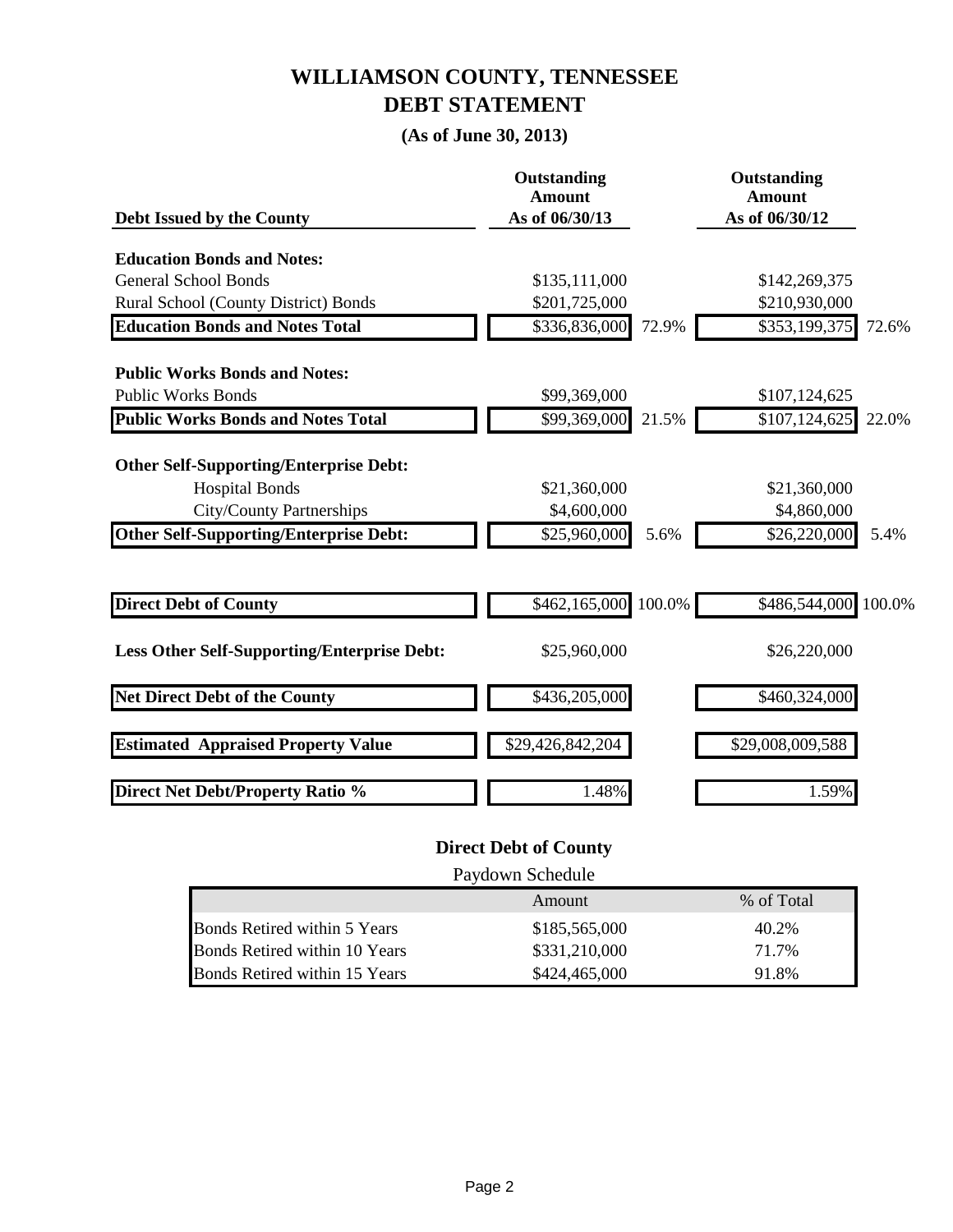**DEBT STATEMENT**

**(As of June 30, 2013)**

|                                                                                                  |                          | Final           | Average<br>Life |
|--------------------------------------------------------------------------------------------------|--------------------------|-----------------|-----------------|
| <b>Total School Bonds and Notes</b>                                                              | Amount                   | <b>Maturity</b> | (Years)         |
| <b>Total School Bonds</b>                                                                        |                          |                 |                 |
| 1998 School Refunding Bonds                                                                      | 4,030,000                | 2014            | 1.012           |
| 2004 General Obligation Refunding Bonds (School Portion)                                         | 695,000                  | 2018            | 3.086           |
| 2004A General Obligation Bonds (School Portion)                                                  | 445,000                  | 2014            | 1.000           |
| 2004A General Obligation Refunding Bonds (School Portion)                                        | 19,570,000               | 2021            | 4.757           |
| 2004B General Obligation Bonds (School Portion)                                                  | 1,735,000                | 2015            | 1.499           |
| 2006 General Obligation Bonds (School Portion)                                                   | 780,000                  | 2016            | 2.026           |
| 2006 General Obligation Refunding Bonds (School Portion)                                         | 135,000                  | 2022            | 5.074           |
| 2007 General Obligation Bonds (School Portion)                                                   | 3,270,000                | 2027            | 8.118           |
| 2008 General Obligation Bonds (School Portion)                                                   | 6,735,000                | 2028            | 8.730           |
| 2009A General Obligation Bonds (School Portion)                                                  | 7,630,000                | 2029            | 9.370           |
| 2009B General Obligation School Bonds (Taxable BABs)                                             | 24,600,000               | 2034            | 13.293          |
| 2010 General Obligation Refunding Bonds (School Portion)                                         | 18,140,000               | 2026            | 7.163           |
| 2010 General Obligation School Bonds (Taxable BABs)                                              | 17,700,000               | 2030            | 10.714          |
| 2010A General Obligation Refunding Bonds (School Portion)                                        | 1,995,000                | 2019            | 3.378           |
| 2012 General Obligation Refunding Bonds, Series 2012B                                            | 19,081,000               | 2025            | 5.822           |
| 2012A General Obligation School Bond Anticipation Note                                           | 4,030,000                | 2013            | 0.500           |
| 2013B General Obligation School Bond Anticipation Note                                           | 4,540,000                | 2014            | 0.867           |
| <b>Total School Bonds</b>                                                                        | \$135,111,000            |                 |                 |
|                                                                                                  |                          |                 |                 |
|                                                                                                  |                          |                 |                 |
| <b>Total Rural School Bonds</b>                                                                  |                          | 2014            | 1.013           |
| 1998 Rural School Refunding Bonds                                                                | 1,930,000                |                 |                 |
| 2004 Rural School Refunding Bonds                                                                | 6,485,000                | 2018            | 3.104           |
| 2004A Rural School Bonds                                                                         | 455,000                  | 2014            | 1.000           |
| 2004B Rural School Bonds                                                                         | 2,000,000                | 2015            | 1.500           |
| 2006 Rural School Bonds                                                                          | 3,040,000                | 2016            | 2.026           |
| 2007 County District School Bonds                                                                | 23,960,000               | 2027            | 7.970           |
| 2008 County District School Bonds                                                                | 18,150,000               | 2028            | 9.058<br>9.439  |
| 2009A County District School Bonds                                                               | 22,210,000               | 2029<br>2034    | 14.188          |
| 2009B County District School Bonds (Taxable BABs)<br>2010 County District School Refunding Bonds | 38,900,000               | 2026            | 7.195           |
| 2010 County District School Bonds (Taxable BABs)                                                 | 38,010,000<br>17,750,000 | 2030            | 11.604          |
| 2010A County District School Refunding Bonds                                                     | 11,170,000               | 2019            | 3.584           |
| 2012 County District Refunding Bonds                                                             | 11,805,000               | 2025            | 6.753           |
| 2012A County District School Bond Anticipation Notes                                             | 2,690,000                | 2013            | 0.500           |
| 2013A County District School Bond Anticipation Notes                                             | 3,170,000                | 2014            | 0.867           |
| <b>Total Rural School Bonds</b>                                                                  | \$201,725,000            |                 |                 |
|                                                                                                  |                          |                 |                 |
|                                                                                                  |                          |                 |                 |
|                                                                                                  |                          |                 |                 |
| <b>Total School Bonds and Notes</b>                                                              | \$336,836,000            |                 |                 |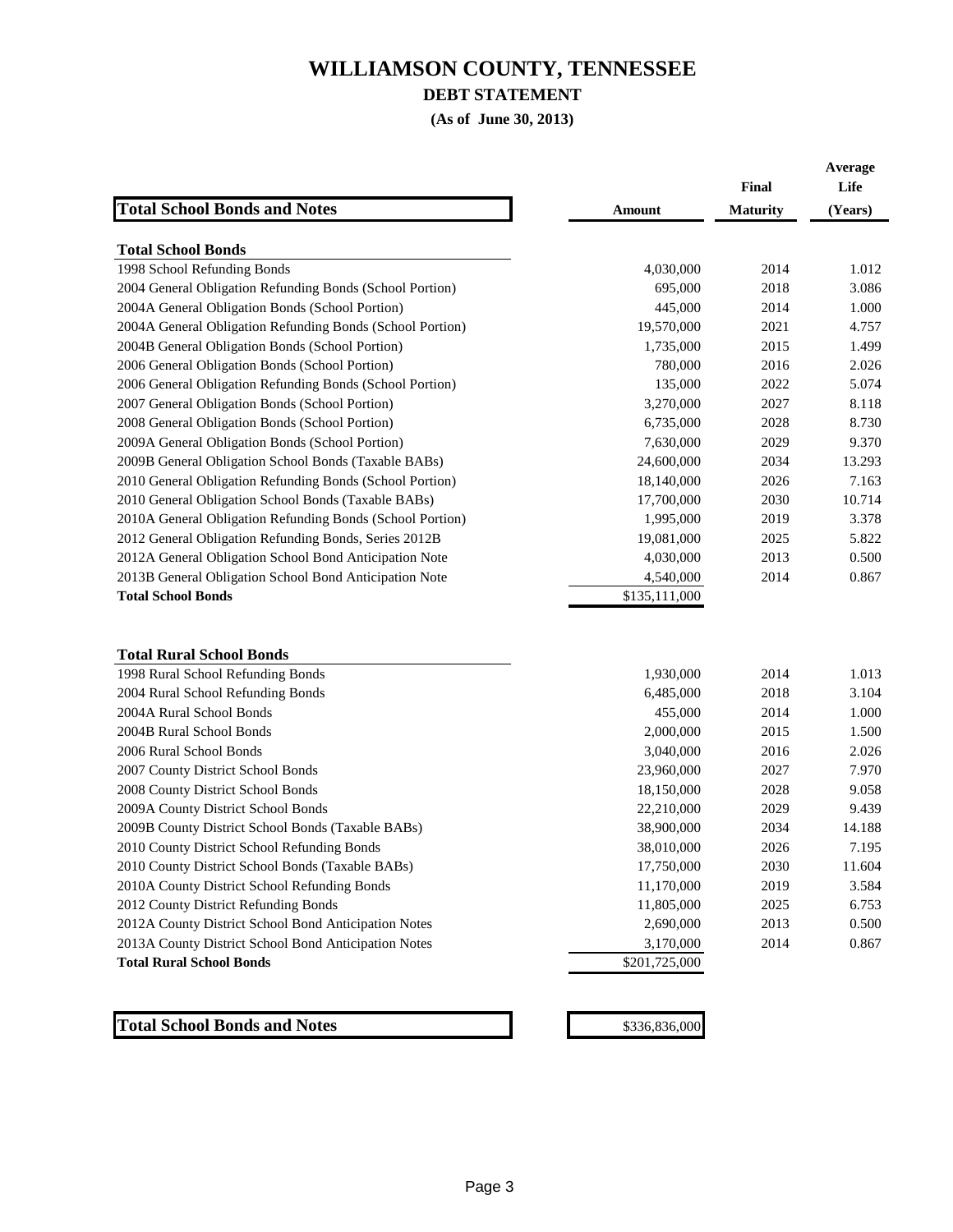| <b>Total Public Works Bonds and Notes</b>                       | <b>Amount</b> | Final<br><b>Maturity</b> | Average<br>Life<br>(Years) |
|-----------------------------------------------------------------|---------------|--------------------------|----------------------------|
| <b>Total Public Works Bonds</b>                                 |               |                          |                            |
| 1998 Public Works Refunding Bonds                               | 1,535,000     | 2014                     | 1.015                      |
| 2004 General Obligation Refunding Bonds (Public Works Portion)  | 2,585,000     | 2018                     | 3.089                      |
| 2004A General Obligation Bonds (Public Works Portion)           | 55,000        | 2014                     | 1.000                      |
| 2004A General Obligation Refunding Bonds (Public Works Portion) | 13,190,000    | 2021                     | 4.755                      |
| 2004A General Obligation Refunding Bonds (Landfill Portion)     | 785,000       | 2021                     | 4.745                      |
| 2004B General Obligation Bonds (Public Works Portion)           | 95,000        | 2015                     | 1.526                      |
| 2004B General Obligation Bonds (Sewer Portion)                  | 170,000       | 2015                     | 1.500                      |
| 2006 General Obligation Bonds (Pub Works Portion)               | 1,910,000     | 2016                     | 2.037                      |
| 2006 General Obligation Bonds (Landfill Portion)                | 210,000       | 2016                     | 2.000                      |
| 2006 General Obligation Ref Bonds (Pub Works Portion)           | 3,420,000     | 2022                     | 5.306                      |
| 2006 General Obligation Ref Bonds (Landfill Portion)            | 405,000       | 2022                     | 5.185                      |
| 2006 General Obligation Ref Bonds (Hosp Project Portion)        | 11,430,000    | 2022                     | 5.301                      |
| 2007 General Obligation Bonds (Pub Works Portion)               | 1,745,000     | 2027                     | 8.097                      |
| 2008 General Obligation Bonds (Pub Works Portion)               | 3,265,000     | 2028                     | 8.758                      |
| 2009A General Obligation Bonds (Pub Works Portion)              | 16,220,000    | 2029                     | 9.359                      |
| 2010 General Obligation Refunding Bonds (Pub Works Portion)     | 9,875,000     | 2026                     | 8.551                      |
| 2010 General Obligation Refunding Bonds (Landfill Portion)      | 945,000       | 2026                     | 8.783                      |
| 2010 General Obligation Refunding Bonds (Sewer Portion)         | 850,000       | 2023                     | 6.624                      |
| 2010A General Obligation Refunding Bonds                        | 15,675,000    | 2019                     | 3.164                      |
| 2012B General Obligation Refunding Bonds                        | 10,727,000    | 2025                     | 4.719                      |
| 2012B General Obligation Refunding Bonds (Sewer Portion)        | 277,000       | 2025                     | 11.505                     |
| 2013B General Obligation Bond Anticipation Notes                | 4,000,000     | 2019                     | 0.867                      |
| <b>Total Public Works Bonds Total</b>                           | \$99,369,000  |                          |                            |
| <b>Total Public Works Bonds and Notes</b>                       | \$99,369,000  |                          |                            |
| <b>Other Self-Supporting/Enterprise Fund Bonds</b>              |               |                          |                            |
| <b>Other Self-Supporting Bonds - Hospital</b>                   |               |                          |                            |
| 2004A Hospital Revenue and Tax Bonds                            | 1,430,000     | 2015                     | 1.510                      |
| 2004B Hospital Revenue and Tax Bonds                            | 2,150,000     | 2016                     | 2.023                      |
| 2012A General Obligation Refunding Bonds (Hospital)             | 17,780,000    | 2025                     | 7.675                      |
| <b>Total Self-Supporting Bonds - Hospital</b>                   | \$21,360,000  |                          |                            |
| <b>Other Self-Supporting Bonds - City/County Partnerships</b>   |               |                          |                            |
| 2006 General Obligation Bonds (Spg Hill Rec Ctr)                | 630,000       | 2016                     | 2.032                      |
| 2007 General Obligation Bonds (Spg Hill Rec Ctr)                | 1,120,000     | 2027                     | 8.121                      |
| 2010 General Obligation Refunding Bonds (Spring Hill Portion)   | 2,850,000     | 2026                     | 8.795                      |
| <b>Total Self-Supporting Bonds - Partnerships</b>               | 4,600,000     |                          |                            |
| <b>Total Self-Supporting/Enterprise Fund Bonds</b>              | \$25,960,000  |                          |                            |
| <b>TOTAL DIRECT DEBT</b>                                        | \$462,165,000 |                          |                            |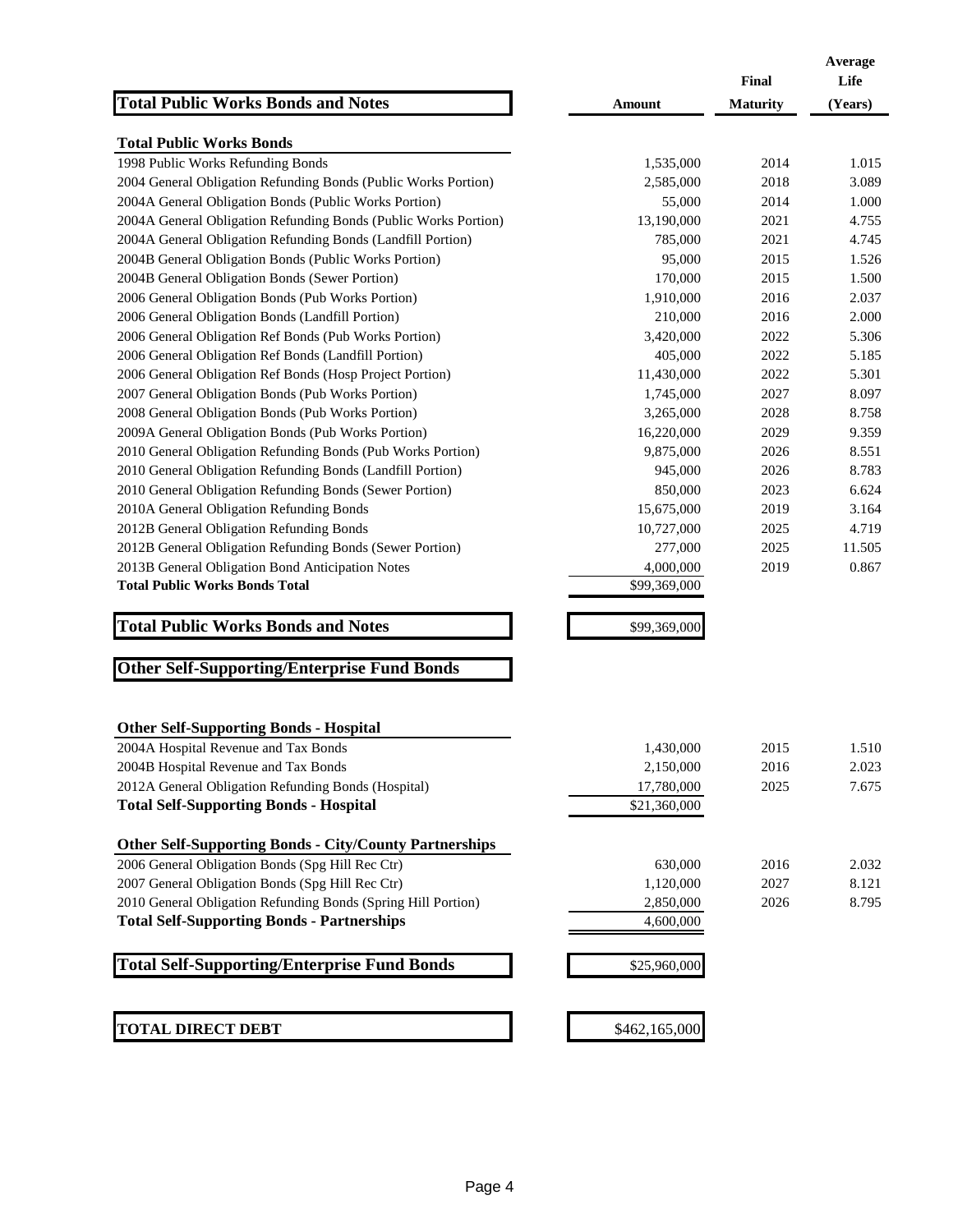### Williamson County, Tennessee Remaining Principal Report (As of June 30, 2013)

\$0 \$50 \$100 \$150 \$200 \$250 \$300 \$350 \$400 \$450 \$500 2013 2015 2017 2019 2021 2023 2025 2027 2029 2031 2033 **5-Year Payout = 40% 10-Year Payout = 71% 15-Year Payout = 91%** \$Millions

**Payout ratios excluding Bond Anticipation Notes would be 37%, 70% and 91%, respectively.**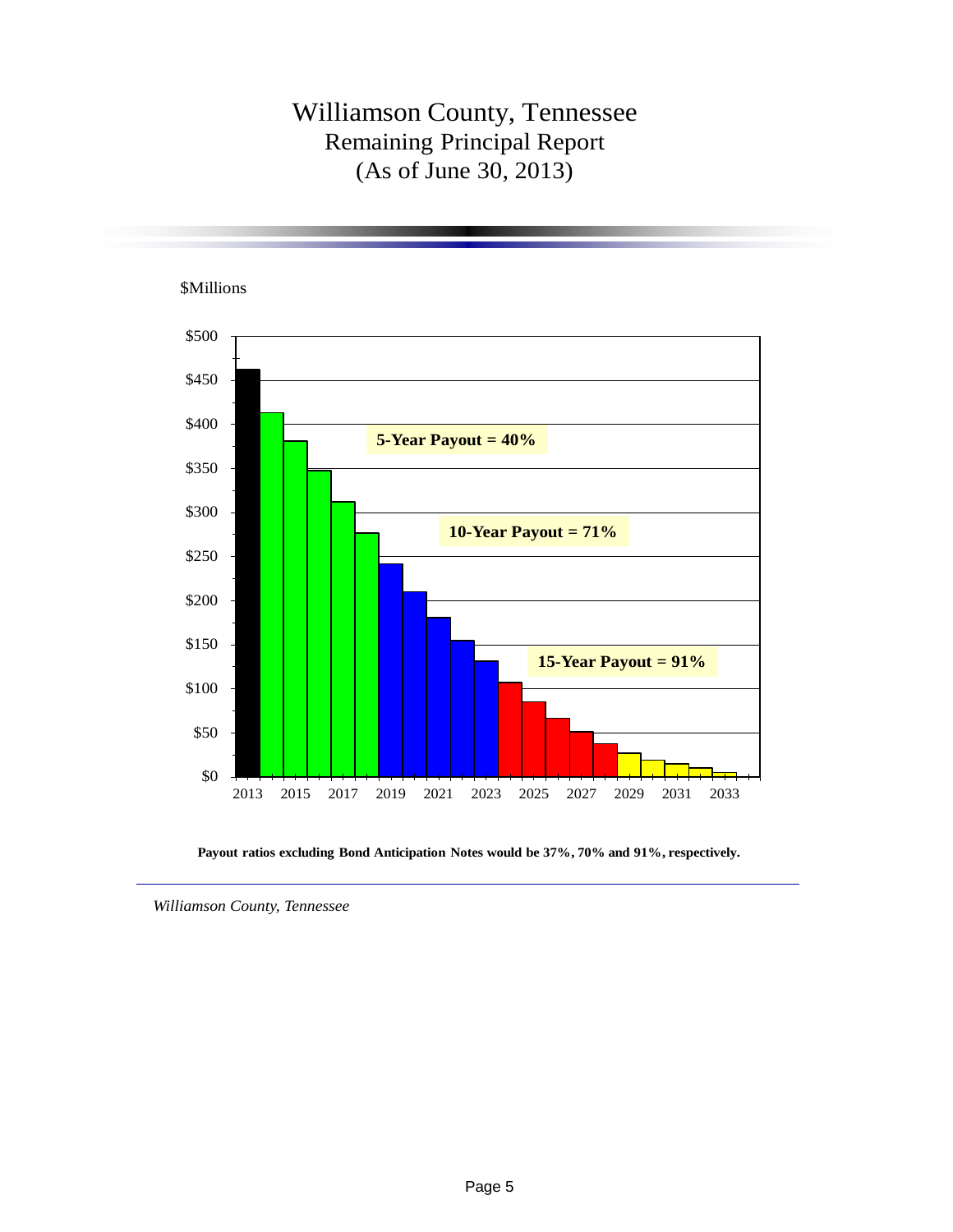Total Debt Service as of June 30, 2013 (Includes Self-Supporting Hospital Bonds and County-City Partnerships)

#### **Aggregate Debt Service**

| Date       | Principal        | Interest         | Subsidy            | Total P+I        |
|------------|------------------|------------------|--------------------|------------------|
| 06/30/2013 |                  |                  |                    |                  |
| 06/30/2014 | 49,115,000.00    | 19,446,957.52    | (1,628,434.48)     | 66,933,523.04    |
| 06/30/2015 | 32,175,000.00    | 18,092,738.78    | (1,621,242.00)     | 48,646,496.78    |
| 06/30/2016 | 33,745,000.00    | 16.892.438.78    | (1,612,448.24)     | 49.024.990.54    |
| 06/30/2017 | 35,105,000.00    | 15,504,013.78    | (1,592,375.74)     | 49,016,638.04    |
| 06/30/2018 | 35,425,000.00    | 14,062,413.78    | (1,570,028.22)     | 47,917,385.56    |
| 06/30/2019 | 34,530,000.00    | 12,541,526.28    | (1,536,301.36)     | 45,535,224.92    |
| 06/30/2020 | 32,105,000.00    | 11,070,363.78    | (1,492,297.60)     | 41,683,066.18    |
| 06/30/2021 | 29,435,000.00    | 9,637,013.78     | (1,441,022.60)     | 37,630,991.18    |
| 06/30/2022 | 25,805,000.00    | 8.305.088.76     | (1,368,773.84)     | 32,741,314.92    |
| 06/30/2023 | 23,770,000.00    | 7,125,572.50     | (1,283,457.84)     | 29,612,114.66    |
| 06/30/2024 | 23,930,000.00    | 6.088.422.52     | (1,194,172.84)     | 28,824,249.68    |
| 06/30/2025 | 22,045,000.00    | 5,092,672.50     | (1,100,399.10)     | 26,037,273.40    |
| 06/30/2026 | 18,510,000.00    | 4,201,040.00     | (1,000,869.60)     | 21,710,170.40    |
| 06/30/2027 | 15,420,000.00    | 3,355,480.00     | (891, 232.98)      | 17,884,247.02    |
| 06/30/2028 | 13.350,000.00    | 2,657,125.00     | (774, 261.24)      | 15,232,863.76    |
| 06/30/2029 | 11,160,000.00    | 2,030,750.00     | (650, 702.48)      | 12,540,047.52    |
| 06/30/2030 | 7.570,000.00     | 1,484,875.00     | (519,706.24)       | 8,535,168.76     |
| 06/30/2031 | 4,480,000.00     | 1,090,775.00     | (381,771.24)       | 5,189,003.76     |
| 06/30/2032 | 4,640,000.00     | 833,175.00       | (291, 611.24)      | 5,181,563.76     |
| 06/30/2033 | 4,850,000.00     | 566,375.00       | (198, 231, 24)     | 5,218,143.76     |
| 06/30/2034 | 5,000,000,00     | 287,500.00       | (100.625.00)       | 5,186,875.00     |
| Total      | \$462,165,000.00 | \$160,366,317.76 | (22, 249, 965, 12) | \$600,281,352.64 |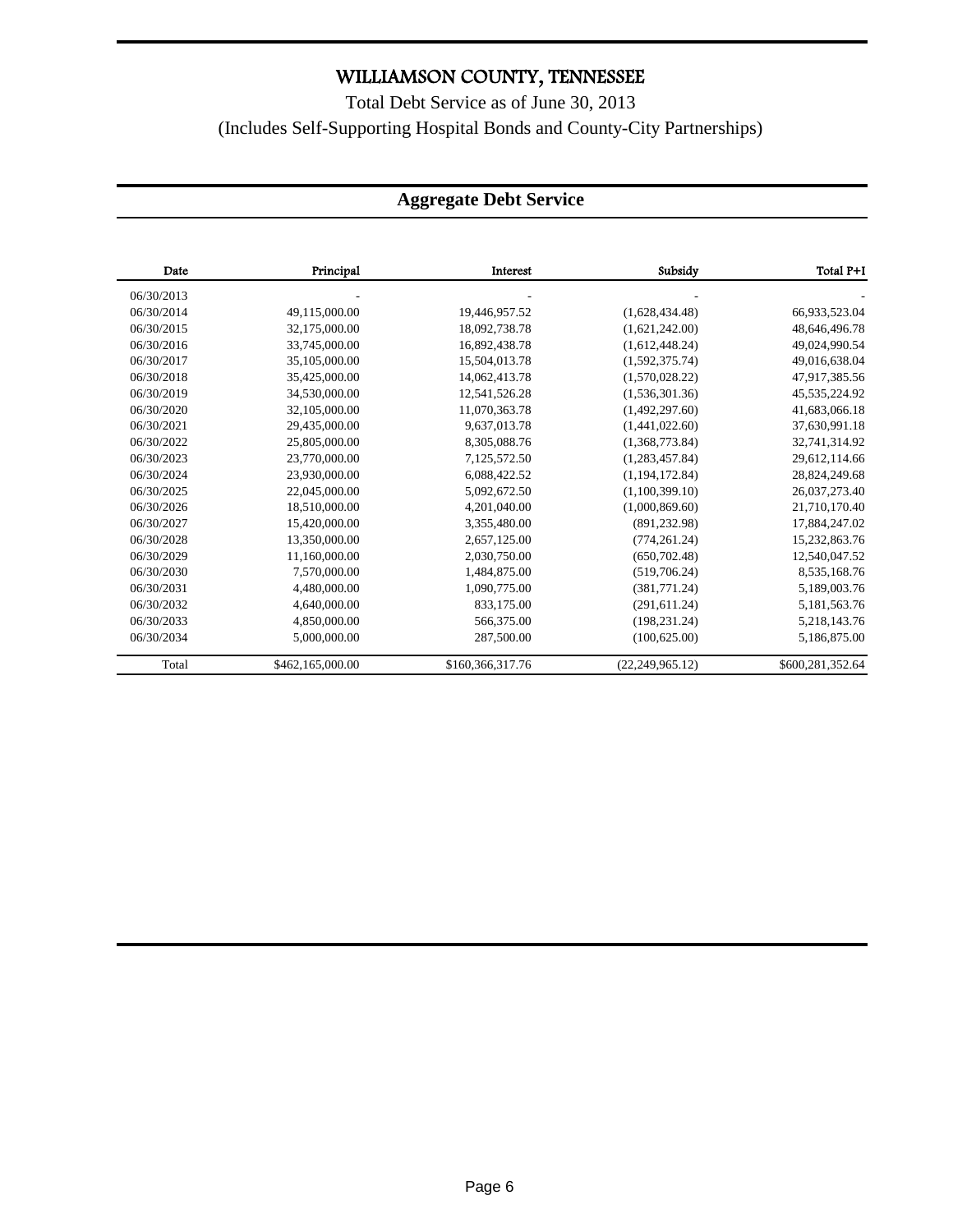## Williamson County, Tennessee Annual Principal and Interest Payments (As of June 30, 2013)



*Williamson County, Tennessee*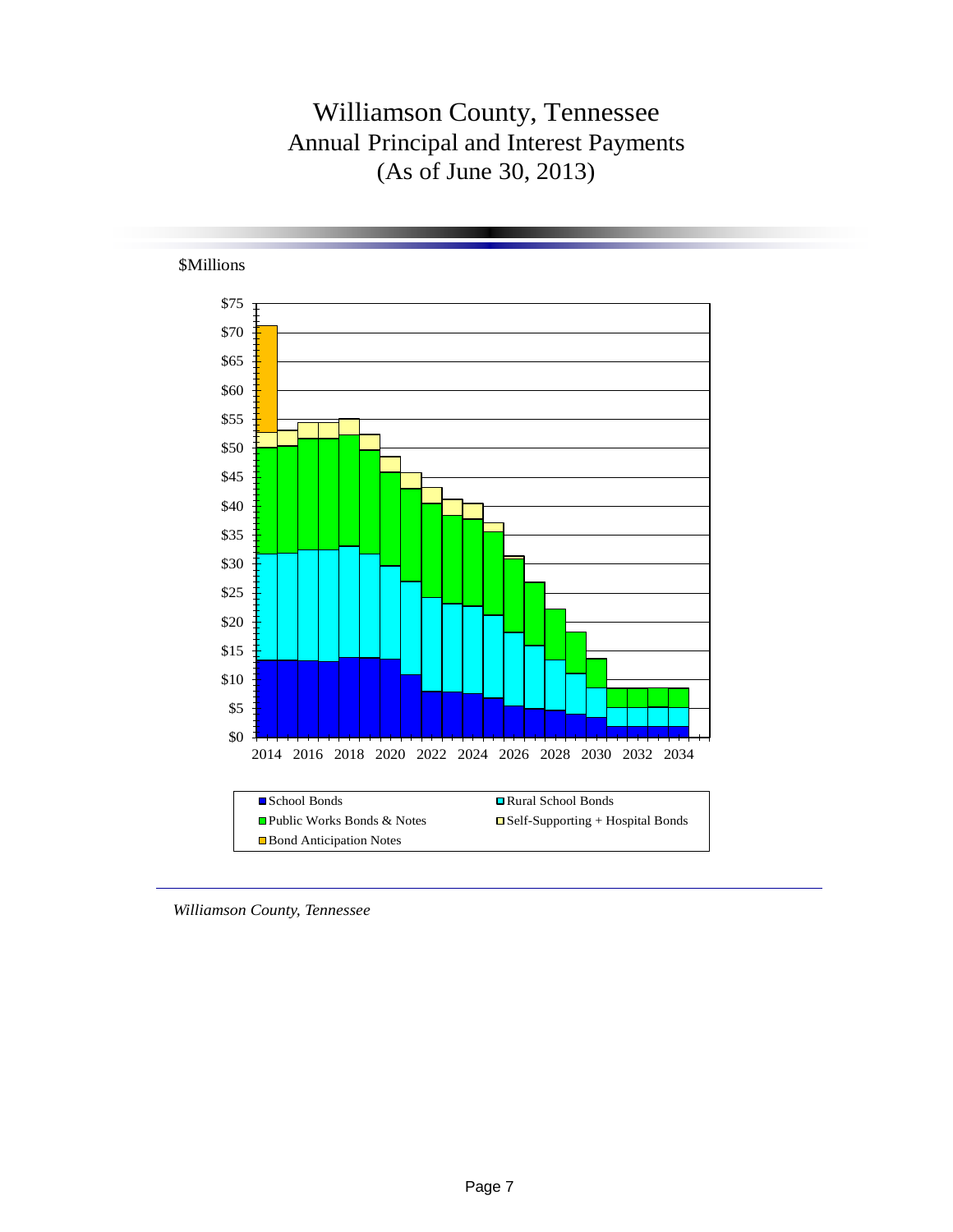### Williamson County, Tennessee Annual Principal and Interest Payments (As of June 30, 2013)



*Williamson County, Tennessee*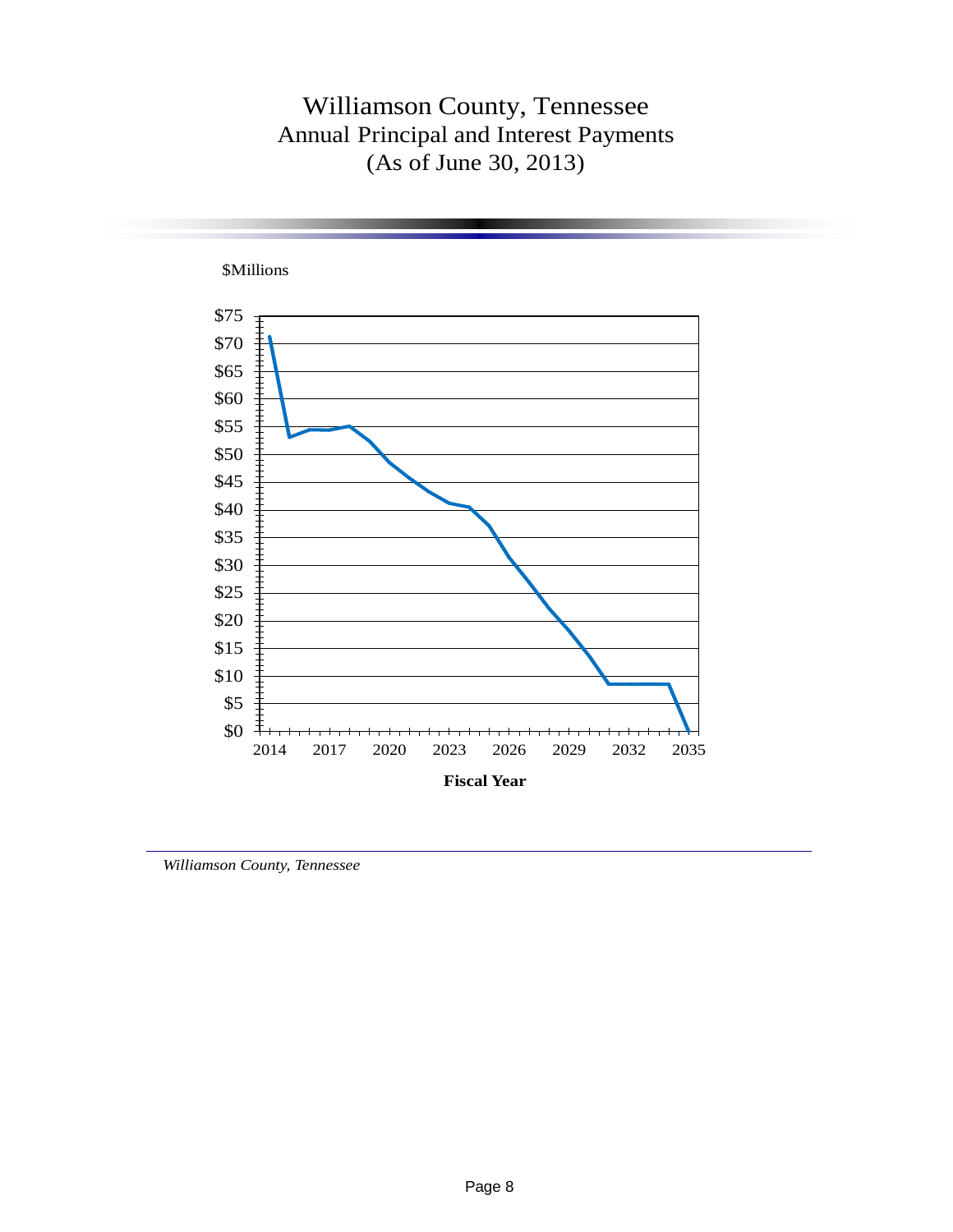Total Net Debt Service as of June 30, 2013 (Excludes Self-Supporting Hospital Bonds and County-City Partnerships)

#### **Aggregate Debt Service**

| Date       | Principal        | Interest         | Subsidy           | Total P+I        |
|------------|------------------|------------------|-------------------|------------------|
| 06/30/2013 |                  |                  |                   |                  |
| 06/30/2014 | 47,450,000.00    | 18,527,138.76    | (1,628,434,48)    | 64,348,704.28    |
| 06/30/2015 | 30,345,000.00    | 17,237,445.02    | (1,621,242.00)    | 45,961,203.02    |
| 06/30/2016 | 31,785,000.00    | 16,108,807.52    | (1,612,448.24)    | 46,281,359.28    |
| 06/30/2017 | 33,100,000.00    | 14,790,357.52    | (1,592,375.74)    | 46,297,981.78    |
| 06/30/2018 | 33,325,000.00    | 13.425.357.52    | (1,570,028.22)    | 45,180,329.30    |
| 06/30/2019 | 32,355,000.00    | 11,988,470.02    | (1,536,301.36)    | 42,807,168.66    |
| 06/30/2020 | 29,850,000.00    | 10,604,307.52    | (1,492,297.60)    | 38,962,009.92    |
| 06/30/2021 | 27,095,000.00    | 9,243,307.52     | (1,441,022.60)    | 34,897,284.92    |
| 06/30/2022 | 23,355,000.00    | 8,006,432.50     | (1,368,773.84)    | 29,992,658.66    |
| 06/30/2023 | 21,205,000.00    | 6,927,822.50     | (1,283,457.84)    | 26,849,364.66    |
| 06/30/2024 | 21,350,000.00    | 5,952,735.02     | (1, 194, 172.84)  | 26,108,562.18    |
| 06/30/2025 | 20,550,000.00    | 5,022,522.50     | (1,100,399.10)    | 24,472,123.40    |
| 06/30/2026 | 18,070,000.00    | 4,175,502.50     | (1,000,869.60)    | 21,244,632.90    |
| 06/30/2027 | 15,320,000.00    | 3,351,230.00     | (891, 232.98)     | 17,779,997.02    |
| 06/30/2028 | 13,350,000.00    | 2,657,125.00     | (774, 261.24)     | 15,232,863.76    |
| 06/30/2029 | 11,160,000.00    | 2,030,750.00     | (650, 702.48)     | 12,540,047.52    |
| 06/30/2030 | 7,570,000.00     | 1,484,875.00     | (519,706.24)      | 8,535,168.76     |
| 06/30/2031 | 4,480,000.00     | 1,090,775.00     | (381,771.24)      | 5,189,003.76     |
| 06/30/2032 | 4,640,000.00     | 833,175.00       | (291, 611.24)     | 5,181,563.76     |
| 06/30/2033 | 4,850,000,00     | 566,375.00       | (198, 231, 24)    | 5,218,143.76     |
| 06/30/2034 | 5,000,000.00     | 287,500.00       | (100, 625.00)     | 5,186,875.00     |
| Total      | \$436,205,000.00 | \$154,312,011.42 | (22, 249, 965.12) | \$568,267,046.30 |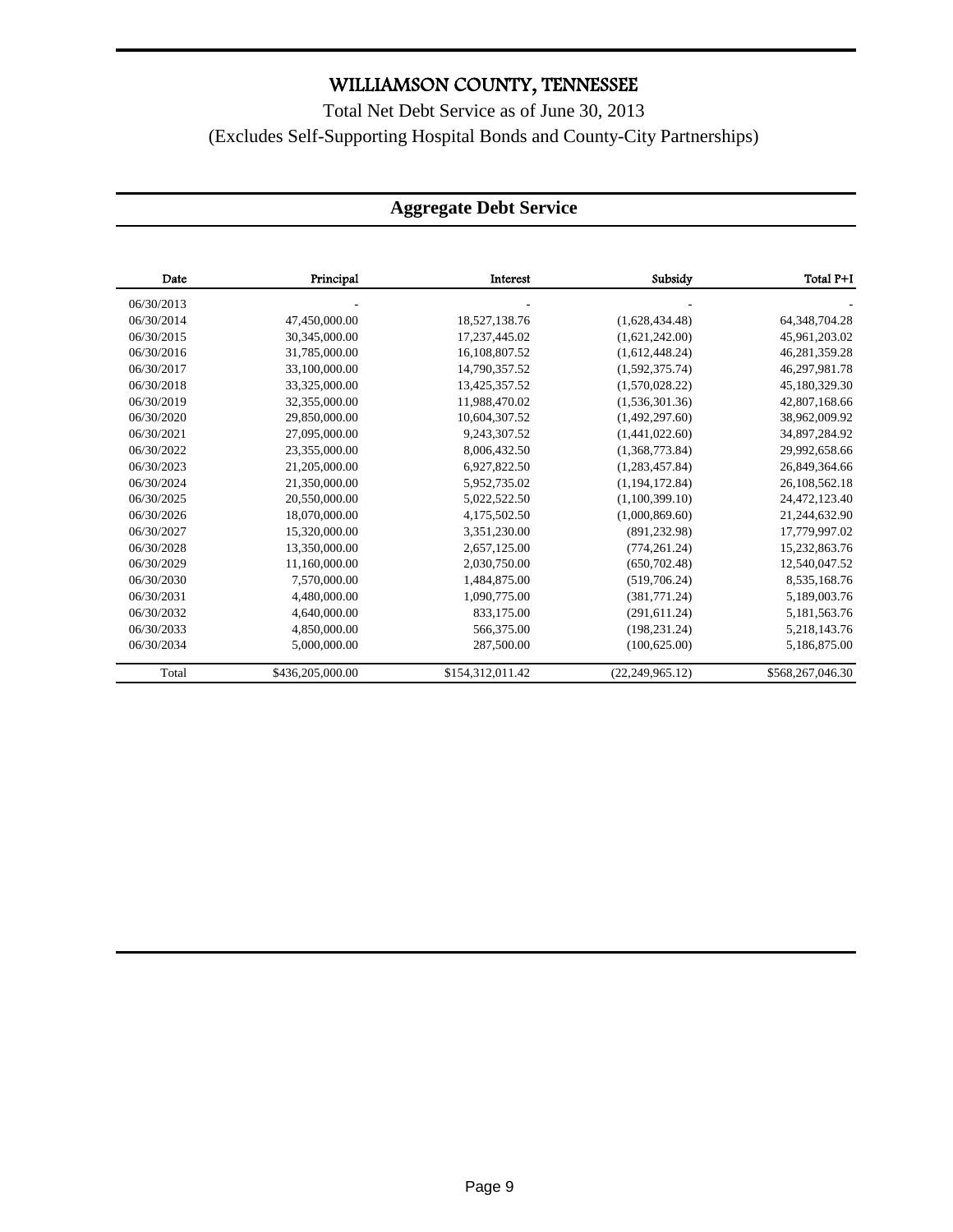## Net Annual Principal and Interest Payments Excluding Self-Supporting Bonds and Bond Anticipation Notes (As of June 30, 2013)



*Williamson County, Tennessee*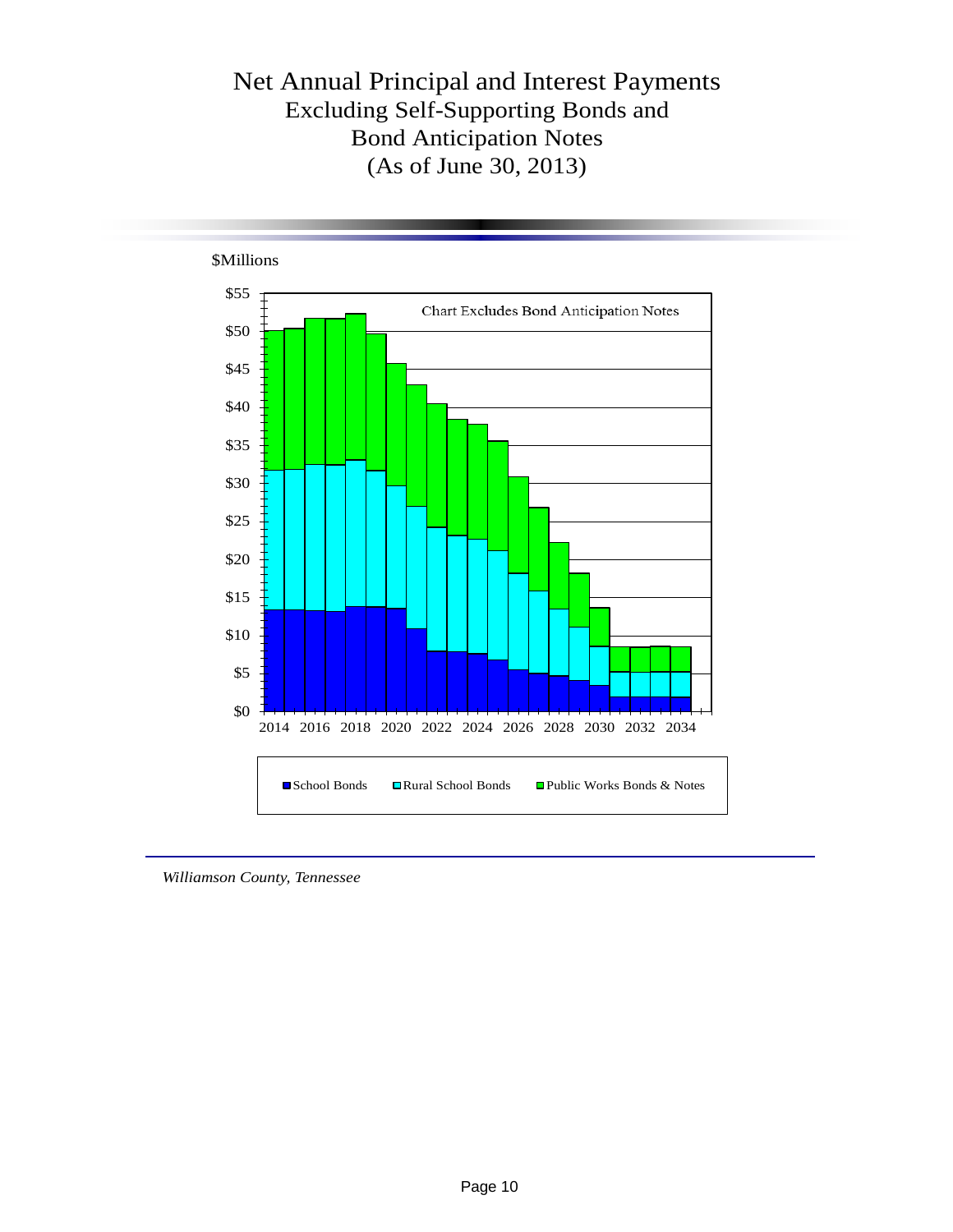Net Annual Principal and Interest Payments Excluding Self-Supporting Bonds and Bond Anticipation Notes (As of June 30, 2013)



*Williamson County, Tennessee*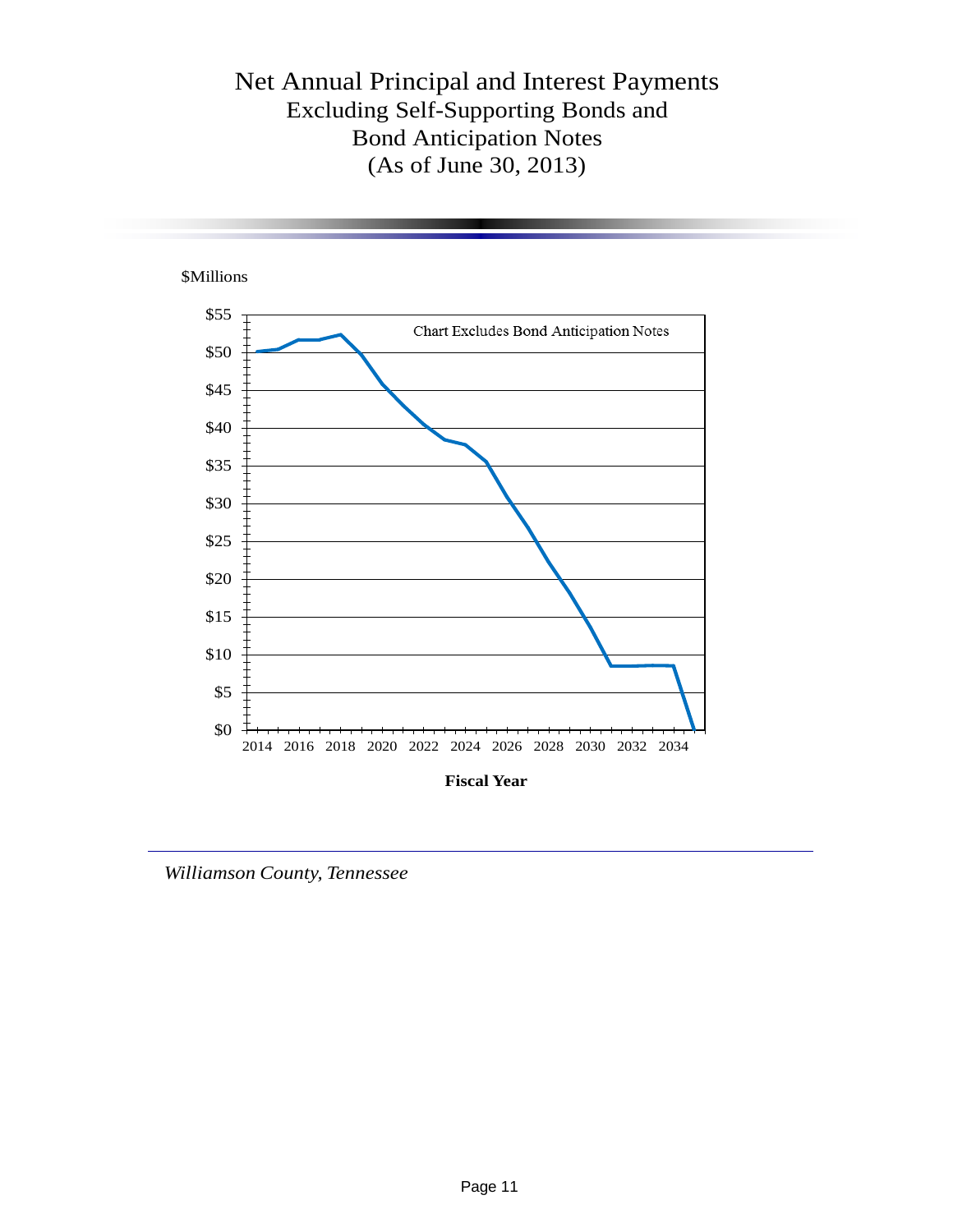#### Total Debt Service Payable from the General Debt Service Fund

(June 30, 2013)

#### **Aggregate Debt Service**

| Date       | Principal        | Interest        | Subsidy        | Total P+I        |
|------------|------------------|-----------------|----------------|------------------|
| 06/30/2013 |                  |                 |                |                  |
| 06/30/2014 | 32,515,000.00    | 10,825,007.59   | (676, 194.74)  | 42,663,812.85    |
| 06/30/2015 | 20,885,000.00    | 9,912,766.28    | (672, 388.50)  | 30,125,377.78    |
| 06/30/2016 | 21,335,000.00    | 9,128,516.28    | (667, 794, 74) | 29,795,721.54    |
| 06/30/2017 | 22,195,000.00    | 8,224,403.78    | (656, 594, 74) | 29,762,809.04    |
| 06/30/2018 | 22,005,000.00    | 7,300,978.78    | (644, 213.48)  | 28,661,765.30    |
| 06/30/2019 | 21,870,000.00    | 6,329,366.28    | (621, 835.36)  | 27,577,530.92    |
| 06/30/2020 | 20,780,000.00    | 5,366,366.28    | (593,870.36)   | 25,552,495.92    |
| 06/30/2021 | 17,720,000.00    | 4,427,591.28    | (563, 595, 36) | 21,583,995.92    |
| 06/30/2022 | 13,370,000.00    | 3,631,566.26    | (531,797.86)   | 16,469,768.40    |
| 06/30/2023 | 11,805,000.00    | 3,022,025.00    | (497, 931, 86) | 14,329,093.14    |
| 06/30/2024 | 11,660,000.00    | 2,532,675.02    | (461,899.36)   | 13,730,775.66    |
| 06/30/2025 | 10.005.000.00    | 2.070.450.00    | (423.338.12)   | 11,652,111.88    |
| 06/30/2026 | 7.705.000.00     | 1,668,517.50    | (382, 363.62)  | 8,991,153.88     |
| 06/30/2027 | 5,990,000.00     | 1,319,530.00    | (339, 493.00)  | 6,970,037.00     |
| 06/30/2028 | 5,730,000.00     | 1,049,980.00    | (292, 978.00)  | 6,487,002.00     |
| 06/30/2029 | 4,930,000.00     | 785,905.00      | (244, 266, 74) | 5,471,638.26     |
| 06/30/2030 | 3,070,000.00     | 550,375.00      | (192, 631.24)  | 3,427,743.76     |
| 06/30/2031 | 1,630,000.00     | 395,025.00      | (138, 258.74)  | 1,886,766.26     |
| 06/30/2032 | 1,690,000.00     | 301,300.00      | (105, 455.00)  | 1,885,845.00     |
| 06/30/2033 | 1,750,000.00     | 204,125.00      | (71, 443.74)   | 1,882,681.26     |
| 06/30/2034 | 1,800,000.00     | 103,500.00      | (36, 225.00)   | 1,867,275.00     |
| Total      | \$260,440,000.00 | \$79,149,970.33 | (8,814,569.56) | \$330,775,400.77 |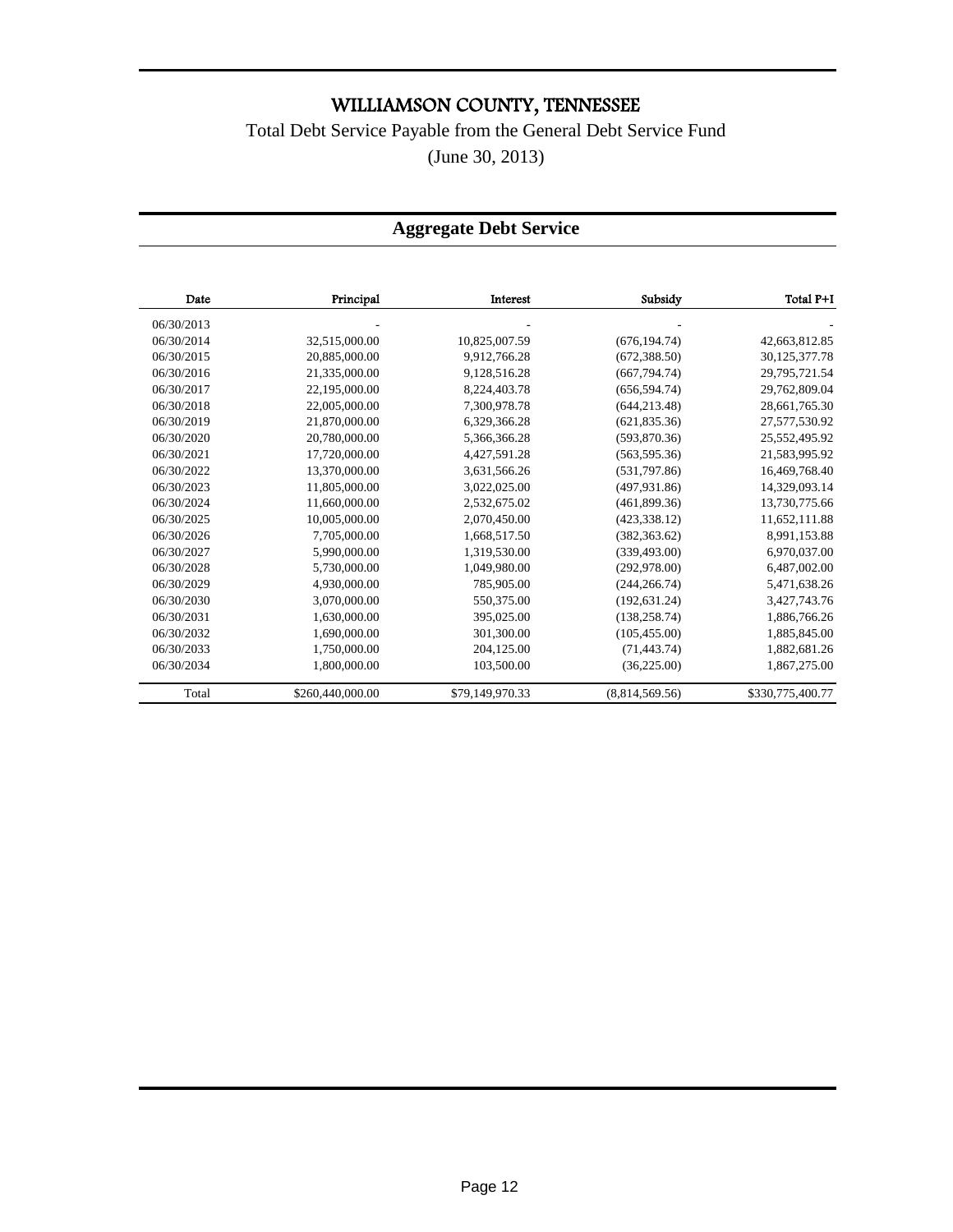## **General Debt Service Fund**

Total Annual Principal and Interest Payments Includes High Schools, Public Works and Self-Supporting Bonds (As of June 30, 2013)

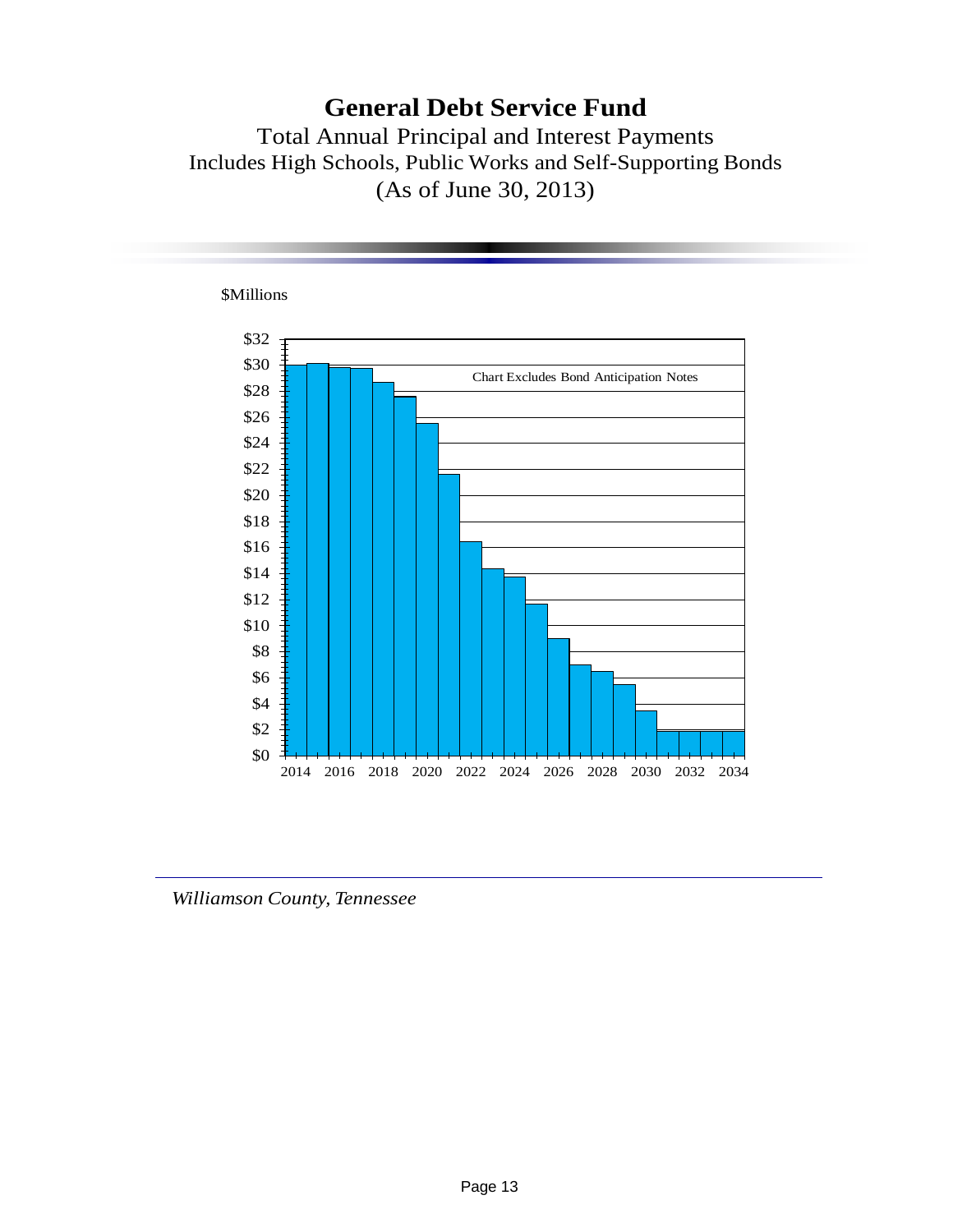Net Debt Service Payable from the General Debt Service Fund Excludes Self-Supporting Bonds and County-City Partnerships (June 30, 2013)

#### **Aggregate Debt Service**

| Date       | Principal        | Interest        | Subsidy        | Total P+I        |
|------------|------------------|-----------------|----------------|------------------|
| 06/30/2013 |                  |                 |                |                  |
| 06/30/2014 | 30,850,000.00    | 9,905,188.83    | (676, 194.74)  | 40,078,994.09    |
| 06/30/2015 | 19,055,000.00    | 9,057,472.52    | (672, 388.50)  | 27,440,084.02    |
| 06/30/2016 | 19,375,000.00    | 8,344,885.02    | (667, 794.74)  | 27,052,090.28    |
| 06/30/2017 | 20,190,000.00    | 7,510,747.52    | (656, 594.74)  | 27,044,152.78    |
| 06/30/2018 | 19,905,000.00    | 6,663,922.52    | (644, 213.48)  | 25,924,709.04    |
| 06/30/2019 | 19,695,000.00    | 5,776,310.02    | (621, 835.36)  | 24,849,474.66    |
| 06/30/2020 | 18,525,000.00    | 4,900,310.02    | (593,870.36)   | 22,831,439.66    |
| 06/30/2021 | 15,380,000.00    | 4,033,885.02    | (563, 595.36)  | 18,850,289.66    |
| 06/30/2022 | 10,920,000.00    | 3,332,910.00    | (531,797.86)   | 13,721,112.14    |
| 06/30/2023 | 9,240,000.00     | 2,824,275.00    | (497, 931.86)  | 11,566,343.14    |
| 06/30/2024 | 9,080,000.00     | 2,396,987.52    | (461,899.36)   | 11,015,088.16    |
| 06/30/2025 | 8,510,000.00     | 2,000,300.00    | (423, 338.12)  | 10,086,961.88    |
| 06/30/2026 | 7,265,000.00     | 1,642,980.00    | (382, 363.62)  | 8,525,616.38     |
| 06/30/2027 | 5,890,000.00     | 1,315,280.00    | (339, 493.00)  | 6,865,787.00     |
| 06/30/2028 | 5,730,000.00     | 1,049,980.00    | (292, 978.00)  | 6,487,002.00     |
| 06/30/2029 | 4,930,000.00     | 785,905.00      | (244, 266, 74) | 5,471,638.26     |
| 06/30/2030 | 3,070,000.00     | 550,375.00      | (192, 631.24)  | 3,427,743.76     |
| 06/30/2031 | 1,630,000.00     | 395,025.00      | (138, 258, 74) | 1,886,766.26     |
| 06/30/2032 | 1,690,000.00     | 301,300.00      | (105, 455.00)  | 1,885,845.00     |
| 06/30/2033 | 1,750,000.00     | 204,125.00      | (71, 443.74)   | 1,882,681.26     |
| 06/30/2034 | 1,800,000.00     | 103,500.00      | (36, 225.00)   | 1,867,275.00     |
| Total      | \$234,480,000.00 | \$73,095,663.99 | (8,814,569.56) | \$298,761,094.43 |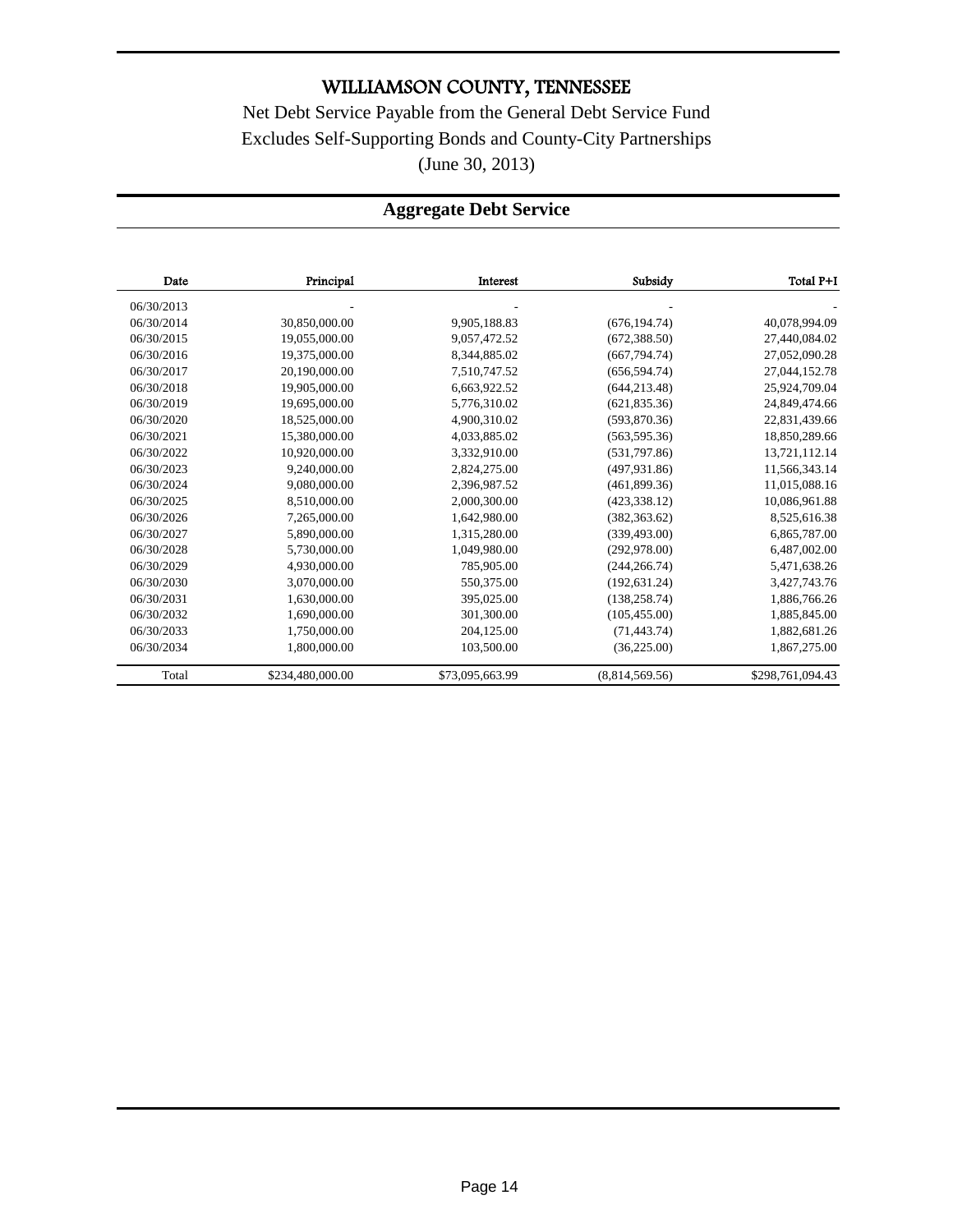### **General Debt Service Fund** Net Annual Principal and Interest Payments Includes High Schools and Public Works (As of June 30, 2013)

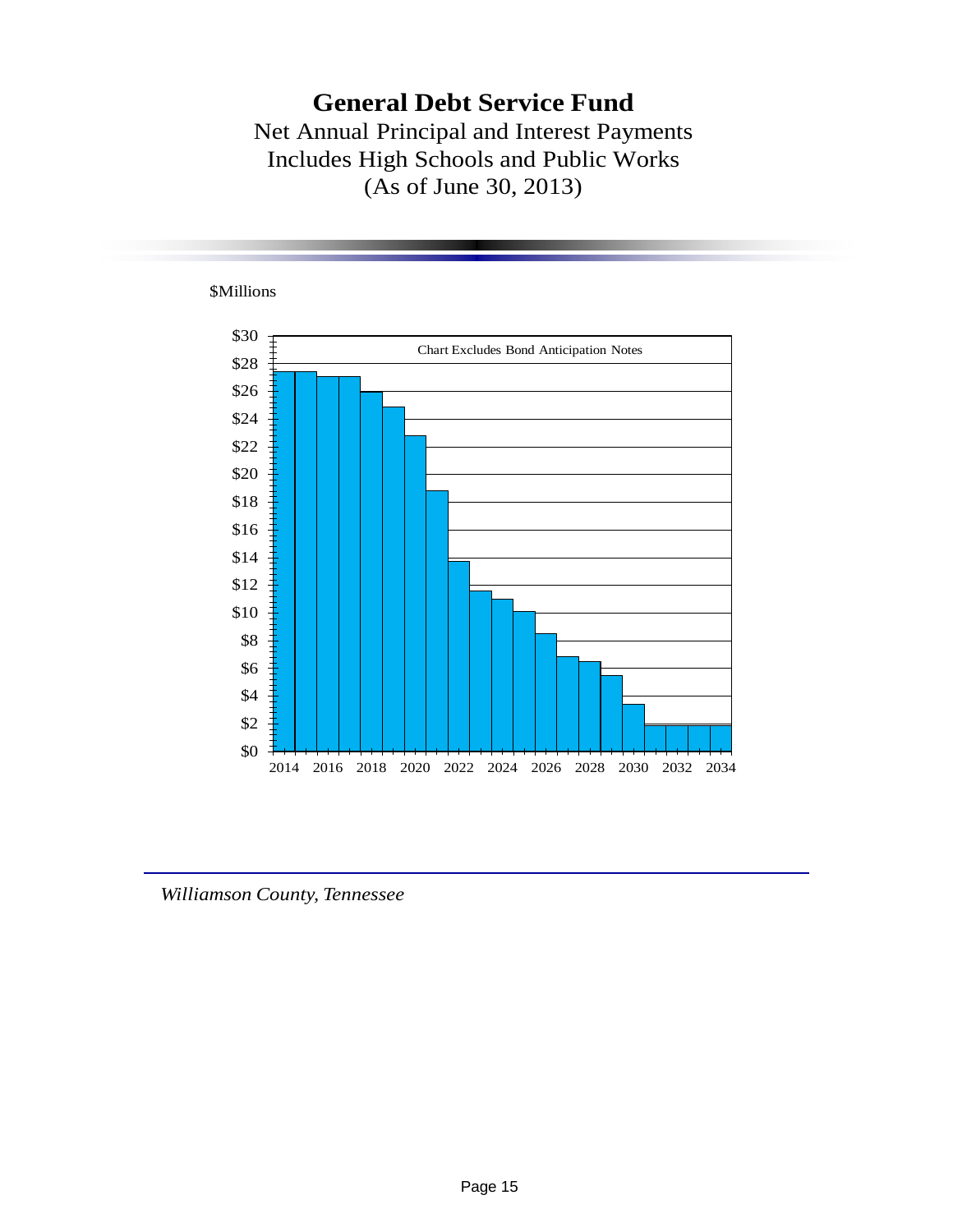Total Debt Service Payable from the Rural School Debt Service Fund Includes Elementary Schools and Middle Schools (June 30, 2013)

#### **Aggregate Debt Service**

| Date       | Principal        | Interest        | Subsidy           | Total P+I        |
|------------|------------------|-----------------|-------------------|------------------|
| 06/30/2013 |                  |                 |                   |                  |
| 06/30/2014 | 16,600,000.00    | 8,621,949.93    | (952, 239.74)     | 24, 269, 710.19  |
| 06/30/2015 | 11,290,000.00    | 8,179,972.50    | (948, 853.50)     | 18,521,119.00    |
| 06/30/2016 | 12,410,000.00    | 7,763,922.50    | (944, 653.50)     | 19,229,269.00    |
| 06/30/2017 | 12.910.000.00    | 7.279.610.00    | (935, 781.00)     | 19,253,829.00    |
| 06/30/2018 | 13,420,000.00    | 6,761,435.00    | (925, 814.74)     | 19,255,620.26    |
| 06/30/2019 | 12,660,000.00    | 6,212,160.00    | (914, 466.00)     | 17,957,694.00    |
| 06/30/2020 | 11,325,000.00    | 5,703,997.50    | (898, 427.24)     | 16,130,570.26    |
| 06/30/2021 | 11,715,000.00    | 5,209,422.50    | (877, 427, 24)    | 16,046,995.26    |
| 06/30/2022 | 12,435,000.00    | 4,673,522.50    | (836,975.98)      | 16,271,546.52    |
| 06/30/2023 | 11,965,000.00    | 4,103,547.50    | (785, 525.98)     | 15,283,021.52    |
| 06/30/2024 | 12,270,000.00    | 3,555,747.50    | (732, 273.48)     | 15,093,474.02    |
| 06/30/2025 | 12,040,000.00    | 3,022,222.50    | (677,060.98)      | 14,385,161.52    |
| 06/30/2026 | 10,805,000.00    | 2,532,522.50    | (618, 505.98)     | 12,719,016.52    |
| 06/30/2027 | 9,430,000.00     | 2,035,950.00    | (551, 739.98)     | 10,914,210.02    |
| 06/30/2028 | 7,620,000.00     | 1,607,145.00    | (481, 283.24)     | 8,745,861.76     |
| 06/30/2029 | 6,230,000.00     | 1,244,845.00    | (406, 435, 74)    | 7,068,409.26     |
| 06/30/2030 | 4,500,000.00     | 934,500.00      | (327,075.00)      | 5,107,425.00     |
| 06/30/2031 | 2,850,000.00     | 695,750.00      | (243, 512, 50)    | 3,302,237.50     |
| 06/30/2032 | 2.950.000.00     | 531,875.00      | (186, 156.24)     | 3,295,718.76     |
| 06/30/2033 | 3,100,000.00     | 362,250.00      | (126, 787.50)     | 3,335,462.50     |
| 06/30/2034 | 3,200,000.00     | 184,000.00      | (64,400.00)       | 3,319,600.00     |
| Total      | \$201,725,000.00 | \$81,216,347.43 | (13, 435, 395.56) | \$269,505,951.87 |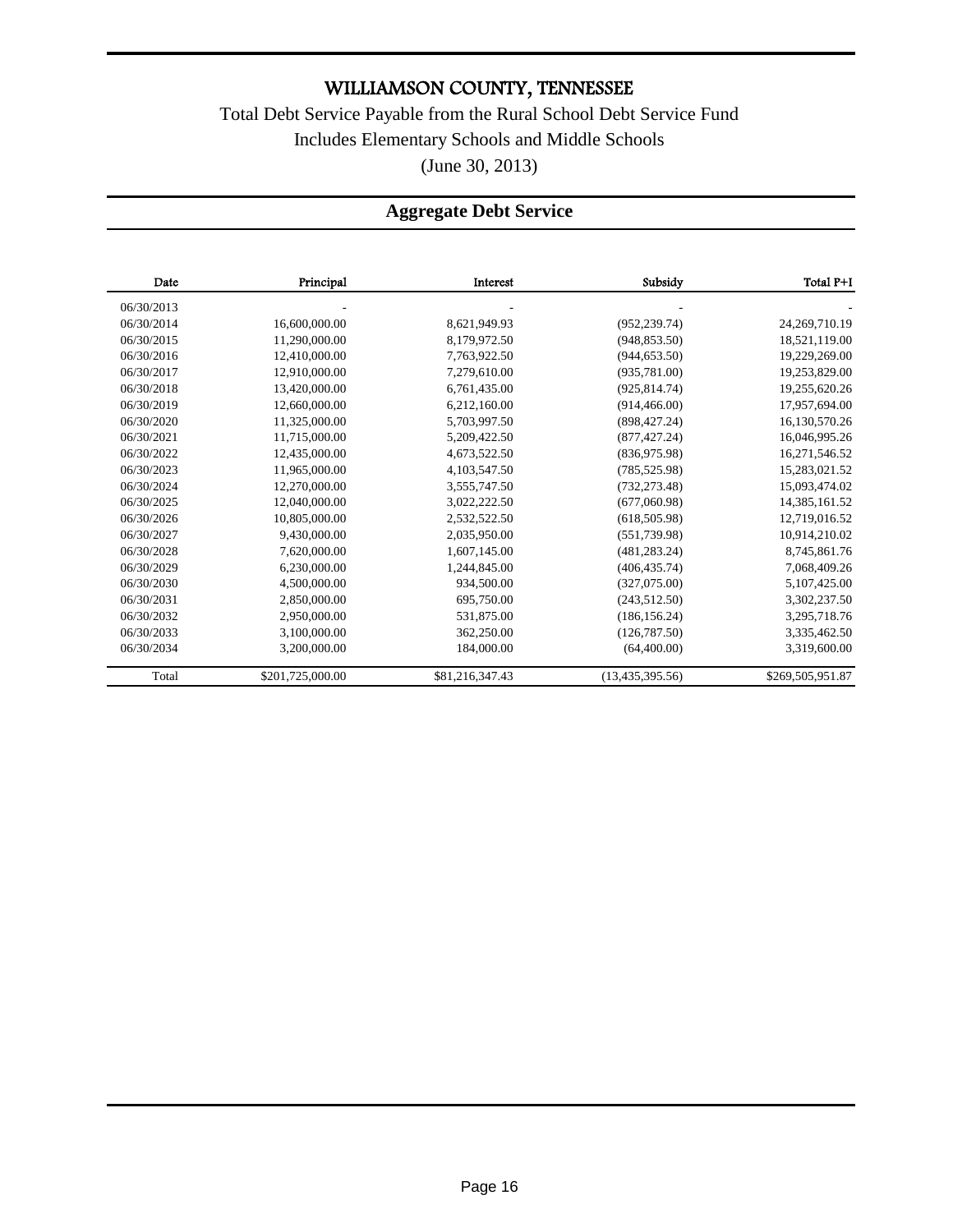**Rural School Debt Service Fund** (Includes Elementary and Middle Schools) Annual Principal and Interest Payments (As of June 30, 2013)

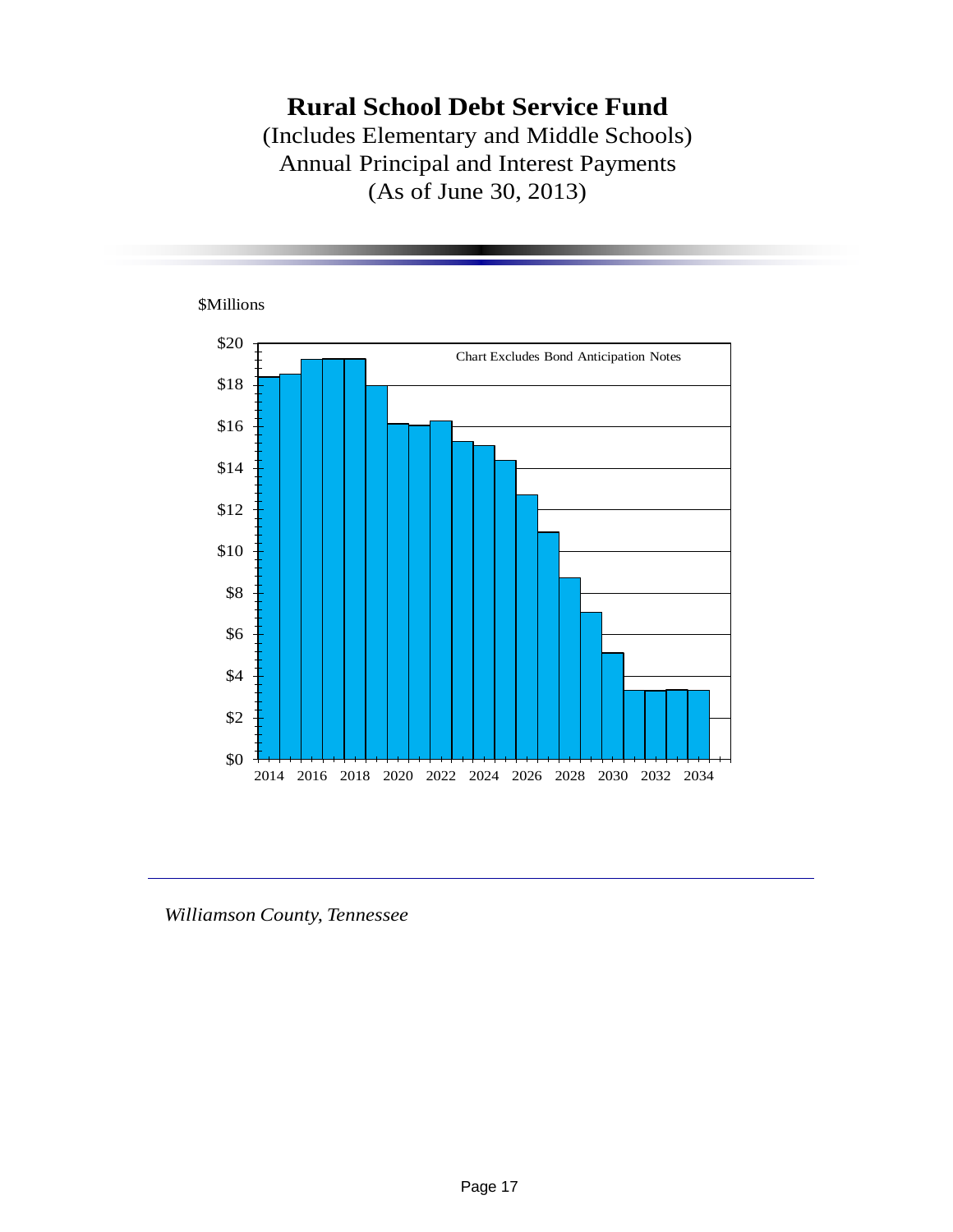Total Education Debt Service as of June 30, 2013 (Includes Both General and Rural School Bonds and Notes)

#### **Aggregate Debt Service**

| Date       | Principal        | Interest         | Subsidy            | Total P+I        |
|------------|------------------|------------------|--------------------|------------------|
| 06/30/2013 |                  |                  |                    |                  |
| 06/30/2014 | 33,575,000.00    | 14.310.035.82    | (1,628,434,48)     | 46,256,601.34    |
| 06/30/2015 | 20,045,000.00    | 13,440,660.01    | (1,621,242.00)     | 31,864,418.01    |
| 06/30/2016 | 21.370.000.00    | 12,703,241.26    | (1,612,448.24)     | 32,460,793.02    |
| 06/30/2017 | 22,175,000.00    | 11,839,716.26    | (1,592,375.74)     | 32,422,340.52    |
| 06/30/2018 | 23,715,000.00    | 10,936,991.26    | (1,570,028.22)     | 33,081,963.04    |
| 06/30/2019 | 23,315,000.00    | 9,931,003.76     | (1,536,301.36)     | 31,709,702.40    |
| 06/30/2020 | 22.215.000.00    | 8.951.953.76     | (1,492,297.60)     | 29,674,656.16    |
| 06/30/2021 | 20,440,000.00    | 7,957,053.76     | (1,441,022.60)     | 26,956,031.16    |
| 06/30/2022 | 18,530,000.00    | 7,036,410.00     | (1,368,773.84)     | 24, 197, 636. 16 |
| 06/30/2023 | 18,245,000.00    | 6,193,262.50     | (1,283,457.84)     | 23,154,804.66    |
| 06/30/2024 | 18,521,000.00    | 5,360,093.76     | (1, 194, 172.84)   | 22,686,920.92    |
| 06/30/2025 | 17,705,000.00    | 4,563,382.50     | (1,100,399.10)     | 21,167,983.40    |
| 06/30/2026 | 15,315,000.00    | 3,848,425.00     | (1,000,869.60)     | 18,162,555.40    |
| 06/30/2027 | 13.630.000.00    | 3.148.090.00     | (891, 232.98)      | 15,886,857.02    |
| 06/30/2028 | 11,700,000.00    | 2,525,460.00     | (774, 261.24)      | 13,451,198.76    |
| 06/30/2029 | 9,800,000.00     | 1,970,910.00     | (650, 702.48)      | 11,120,207.52    |
| 06/30/2030 | 7.570,000.00     | 1,484,875.00     | (519,706.24)       | 8,535,168.76     |
| 06/30/2031 | 4,480,000.00     | 1,090,775.00     | (381,771.24)       | 5,189,003.76     |
| 06/30/2032 | 4,640,000.00     | 833,175.00       | (291, 611.24)      | 5,181,563.76     |
| 06/30/2033 | 4,850,000.00     | 566,375.00       | (198, 231.24)      | 5,218,143.76     |
| 06/30/2034 | 5,000,000.00     | 287,500.00       | (100, 625.00)      | 5,186,875.00     |
| Total      | \$336,836,000.00 | \$128,979,389.65 | (22, 249, 965, 12) | \$443,565,424.53 |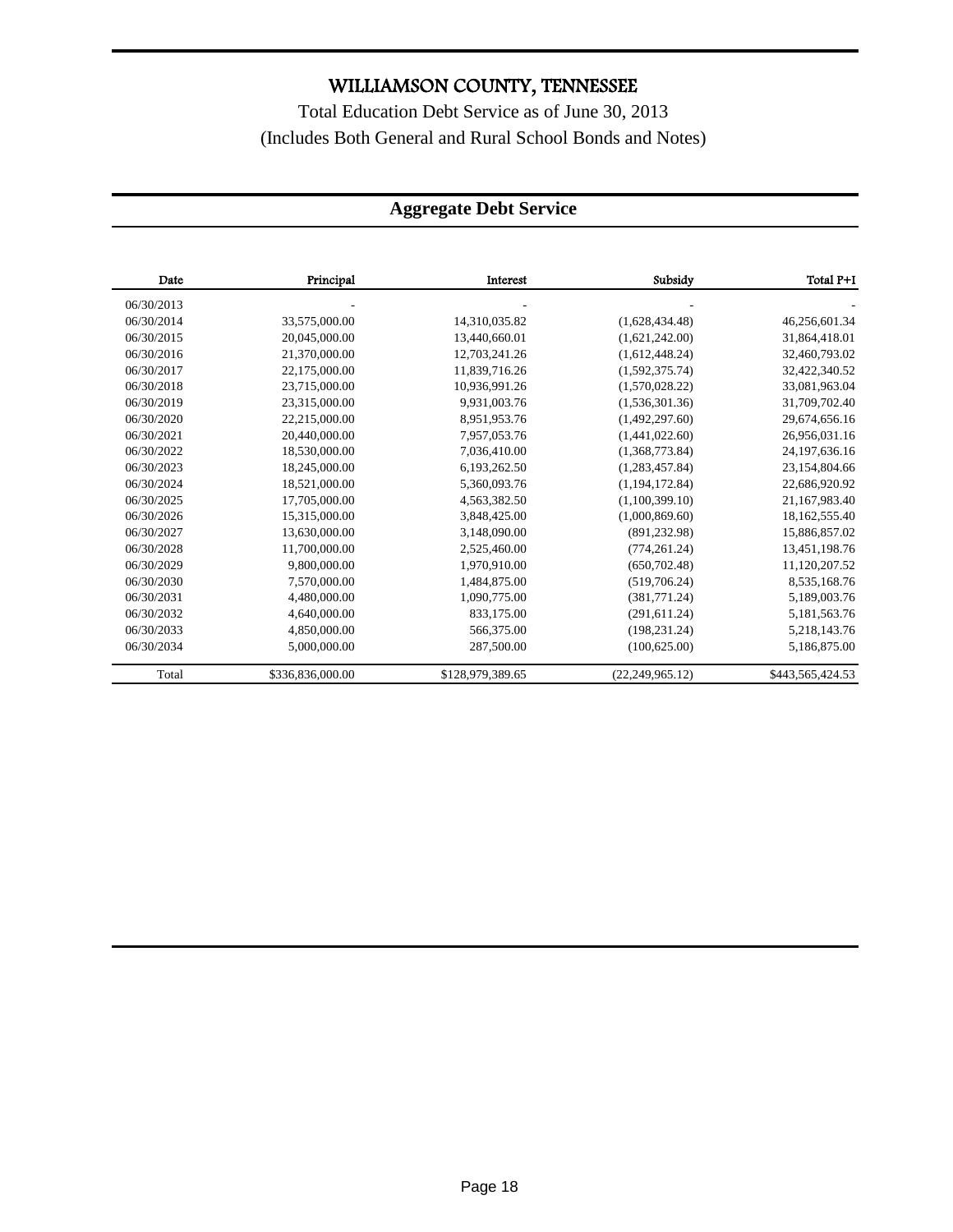## Total Education Debt Service Annual Principal and Interest Payments (As of June 30, 2013)



*Williamson County, Tennessee*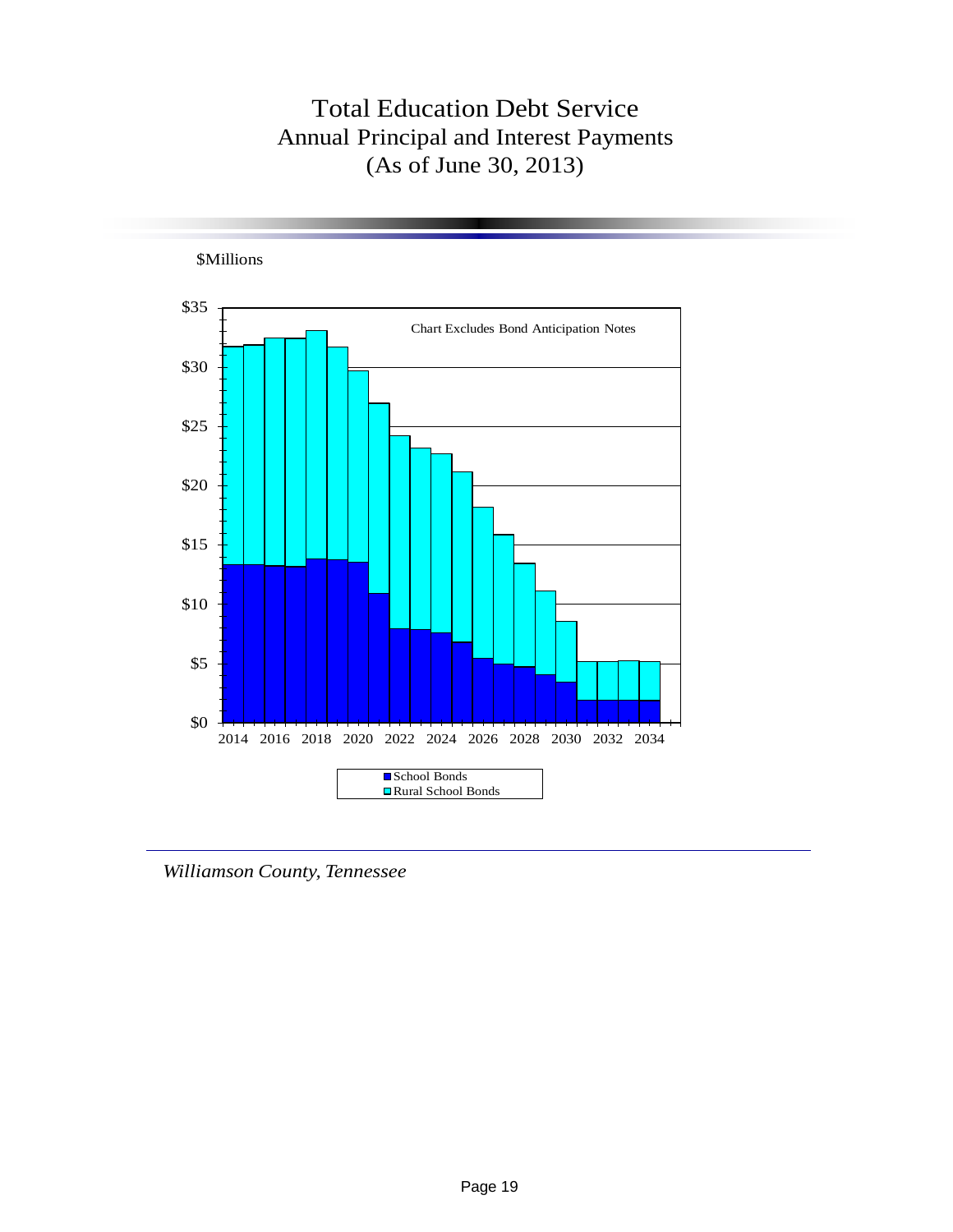Total General School Bonds and Notes Debt Service as of June 30, 2013 (High School Projects)

#### **Aggregate Debt Service**

| Date       | Principal        | Interest        | Subsidy        | Total P+I        |
|------------|------------------|-----------------|----------------|------------------|
| 06/30/2013 |                  |                 |                |                  |
| 06/30/2014 | 16,975,000.00    | 5,688,085.89    | (676, 194, 74) | 21,986,891.15    |
| 06/30/2015 | 8,755,000.00     | 5,260,687.51    | (672, 388.50)  | 13,343,299.01    |
| 06/30/2016 | 8.960.000.00     | 4,939,318.76    | (667, 794, 74) | 13,231,524.02    |
| 06/30/2017 | 9,265,000.00     | 4,560,106.26    | (656, 594, 74) | 13,168,511.52    |
| 06/30/2018 | 10.295.000.00    | 4,175,556.26    | (644, 213.48)  | 13,826,342.78    |
| 06/30/2019 | 10,655,000.00    | 3,718,843.76    | (621, 835.36)  | 13,752,008.40    |
| 06/30/2020 | 10,890,000.00    | 3,247,956.26    | (593, 870.36)  | 13,544,085.90    |
| 06/30/2021 | 8,725,000.00     | 2,747,631.26    | (563, 595, 36) | 10,909,035.90    |
| 06/30/2022 | 6,095,000.00     | 2,362,887.50    | (531,797.86)   | 7,926,089.64     |
| 06/30/2023 | 6,280,000.00     | 2,089,715.00    | (497.931.86)   | 7,871,783.14     |
| 06/30/2024 | 6.251.000.00     | 1,804,346.26    | (461.899.36)   | 7,593,446.90     |
| 06/30/2025 | 5,665,000.00     | 1,541,160.00    | (423, 338, 12) | 6,782,821.88     |
| 06/30/2026 | 4,510,000.00     | 1,315,902.50    | (382, 363.62)  | 5,443,538.88     |
| 06/30/2027 | 4,200,000.00     | 1,112,140.00    | (339, 493.00)  | 4,972,647.00     |
| 06/30/2028 | 4,080,000.00     | 918,315.00      | (292, 978.00)  | 4,705,337.00     |
| 06/30/2029 | 3,570,000.00     | 726,065.00      | (244, 266, 74) | 4,051,798.26     |
| 06/30/2030 | 3.070.000.00     | 550,375.00      | (192, 631.24)  | 3,427,743.76     |
| 06/30/2031 | 1.630.000.00     | 395,025.00      | (138, 258, 74) | 1,886,766.26     |
| 06/30/2032 | 1.690.000.00     | 301.300.00      | (105, 455.00)  | 1,885,845.00     |
| 06/30/2033 | 1,750,000.00     | 204,125.00      | (71, 443.74)   | 1,882,681.26     |
| 06/30/2034 | 1,800,000.00     | 103,500.00      | (36, 225.00)   | 1,867,275.00     |
| Total      | \$135,111,000.00 | \$47,763,042.22 | (8,814,569.56) | \$174,059,472.66 |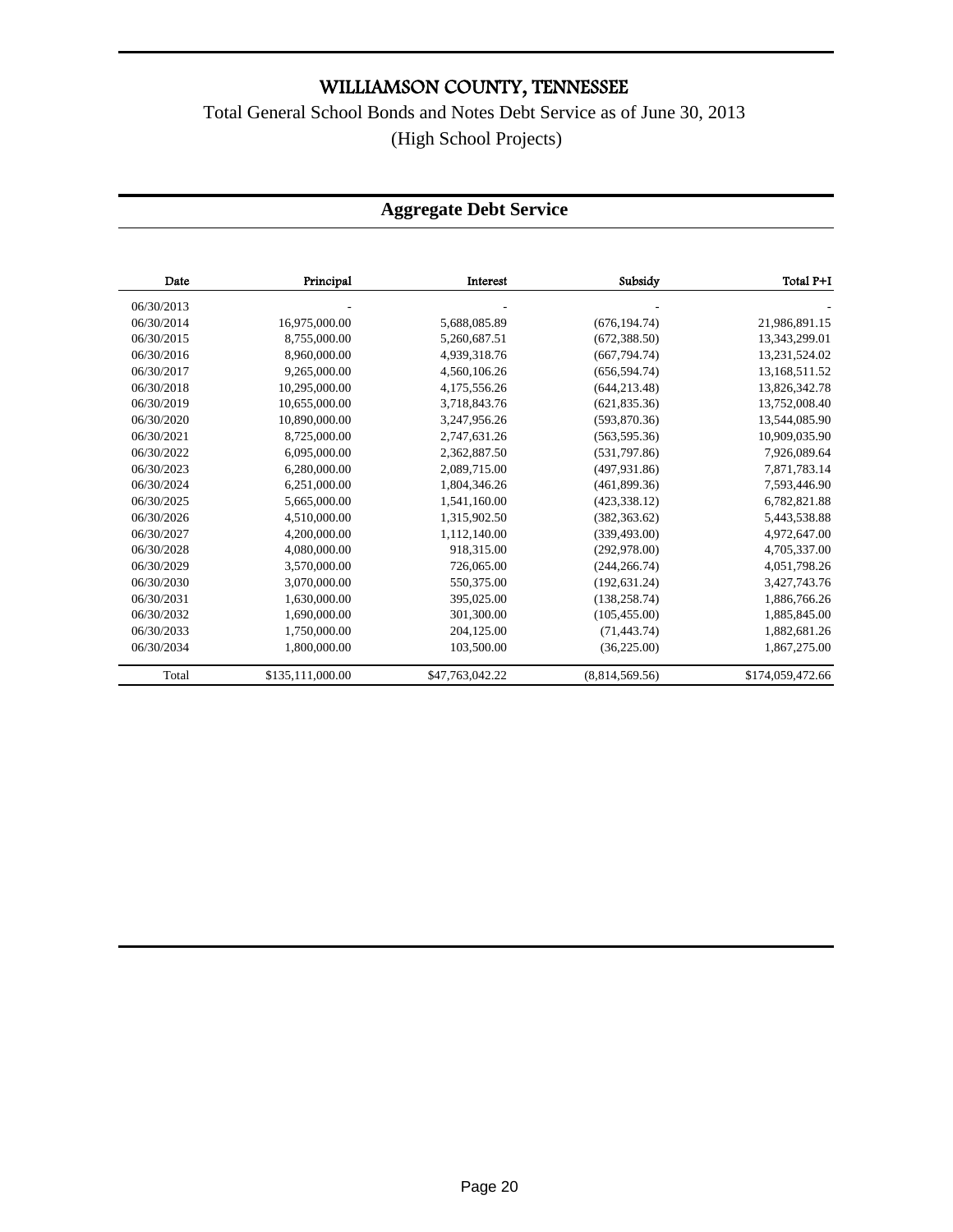### Total General Education Debt Service (High Schools) Annual Principal and Interest Payments (As of June 30, 2013)





*Williamson County, Tennessee*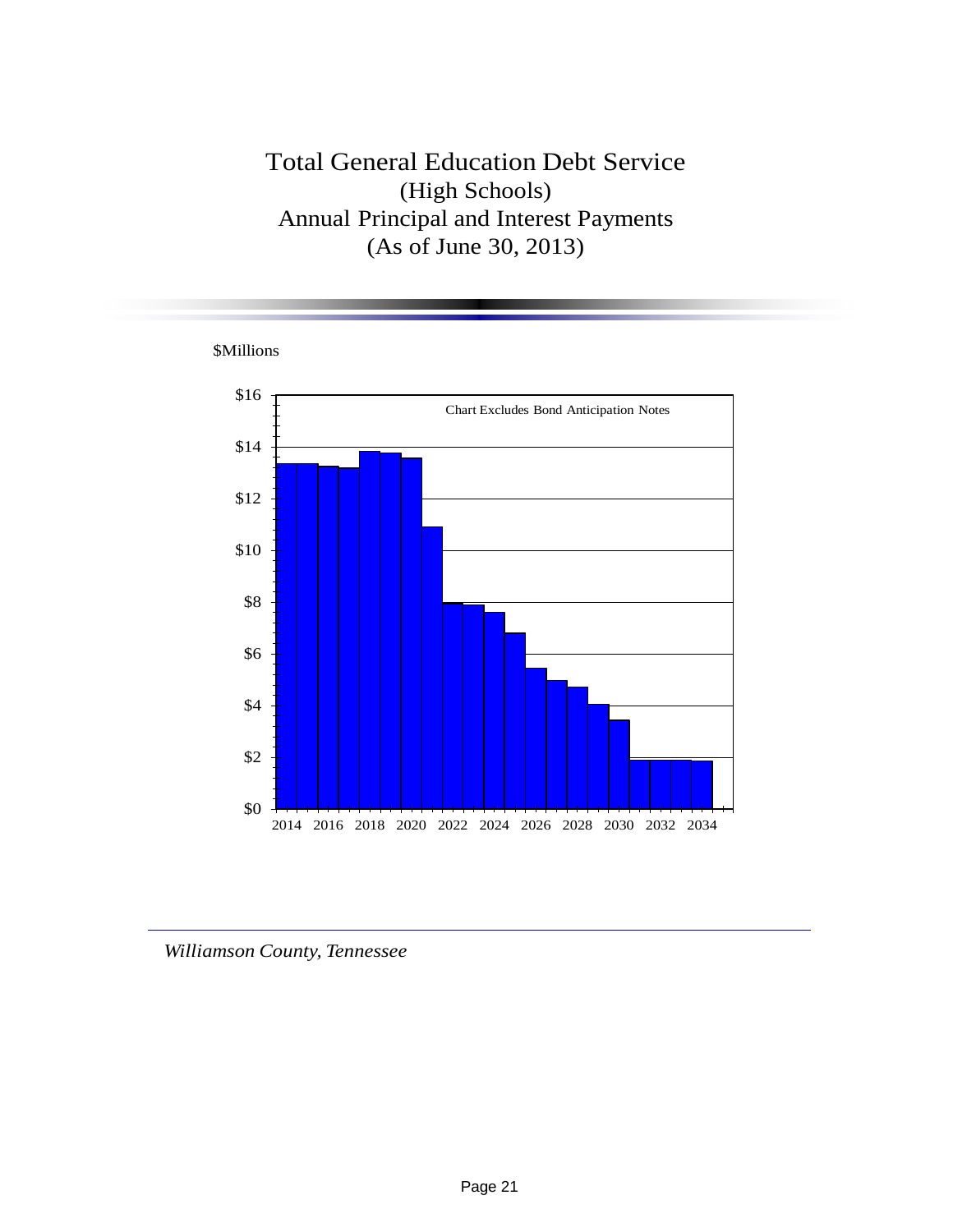### Total Rural School Bonds and Notes Debt Service as of June 30, 2013 (Elementary and Middle School Projects)

#### **Aggregate Debt Service**

| Date       | Principal        | Interest        | Subsidy           | Total P+I        |
|------------|------------------|-----------------|-------------------|------------------|
| 06/30/2013 |                  |                 |                   |                  |
| 06/30/2014 | 16,600,000.00    | 8,621,949.93    | (952, 239.74)     | 24, 269, 710.19  |
| 06/30/2015 | 11,290,000.00    | 8,179,972.50    | (948, 853.50)     | 18,521,119.00    |
| 06/30/2016 | 12,410,000.00    | 7,763,922.50    | (944, 653.50)     | 19,229,269.00    |
| 06/30/2017 | 12,910,000.00    | 7,279,610.00    | (935, 781.00)     | 19,253,829.00    |
| 06/30/2018 | 13,420,000.00    | 6,761,435.00    | (925, 814.74)     | 19,255,620.26    |
| 06/30/2019 | 12,660,000.00    | 6,212,160.00    | (914, 466.00)     | 17,957,694.00    |
| 06/30/2020 | 11,325,000.00    | 5.703.997.50    | (898, 427.24)     | 16,130,570.26    |
| 06/30/2021 | 11,715,000.00    | 5,209,422.50    | (877, 427, 24)    | 16,046,995.26    |
| 06/30/2022 | 12,435,000.00    | 4,673,522.50    | (836,975.98)      | 16,271,546.52    |
| 06/30/2023 | 11,965,000.00    | 4,103,547.50    | (785, 525.98)     | 15,283,021.52    |
| 06/30/2024 | 12,270,000.00    | 3,555,747.50    | (732, 273.48)     | 15,093,474.02    |
| 06/30/2025 | 12,040,000.00    | 3,022,222.50    | (677,060.98)      | 14,385,161.52    |
| 06/30/2026 | 10,805,000.00    | 2,532,522.50    | (618, 505.98)     | 12,719,016.52    |
| 06/30/2027 | 9,430,000.00     | 2,035,950.00    | (551, 739.98)     | 10,914,210.02    |
| 06/30/2028 | 7,620,000.00     | 1,607,145.00    | (481, 283.24)     | 8,745,861.76     |
| 06/30/2029 | 6,230,000.00     | 1,244,845.00    | (406, 435.74)     | 7,068,409.26     |
| 06/30/2030 | 4,500,000.00     | 934,500.00      | (327,075.00)      | 5,107,425.00     |
| 06/30/2031 | 2,850,000.00     | 695,750.00      | (243, 512.50)     | 3,302,237.50     |
| 06/30/2032 | 2,950,000.00     | 531,875.00      | (186, 156.24)     | 3,295,718.76     |
| 06/30/2033 | 3,100,000.00     | 362,250.00      | (126, 787.50)     | 3,335,462.50     |
| 06/30/2034 | 3,200,000.00     | 184,000.00      | (64,400.00)       | 3,319,600.00     |
| Total      | \$201,725,000.00 | \$81,216,347.43 | (13, 435, 395.56) | \$269,505,951.87 |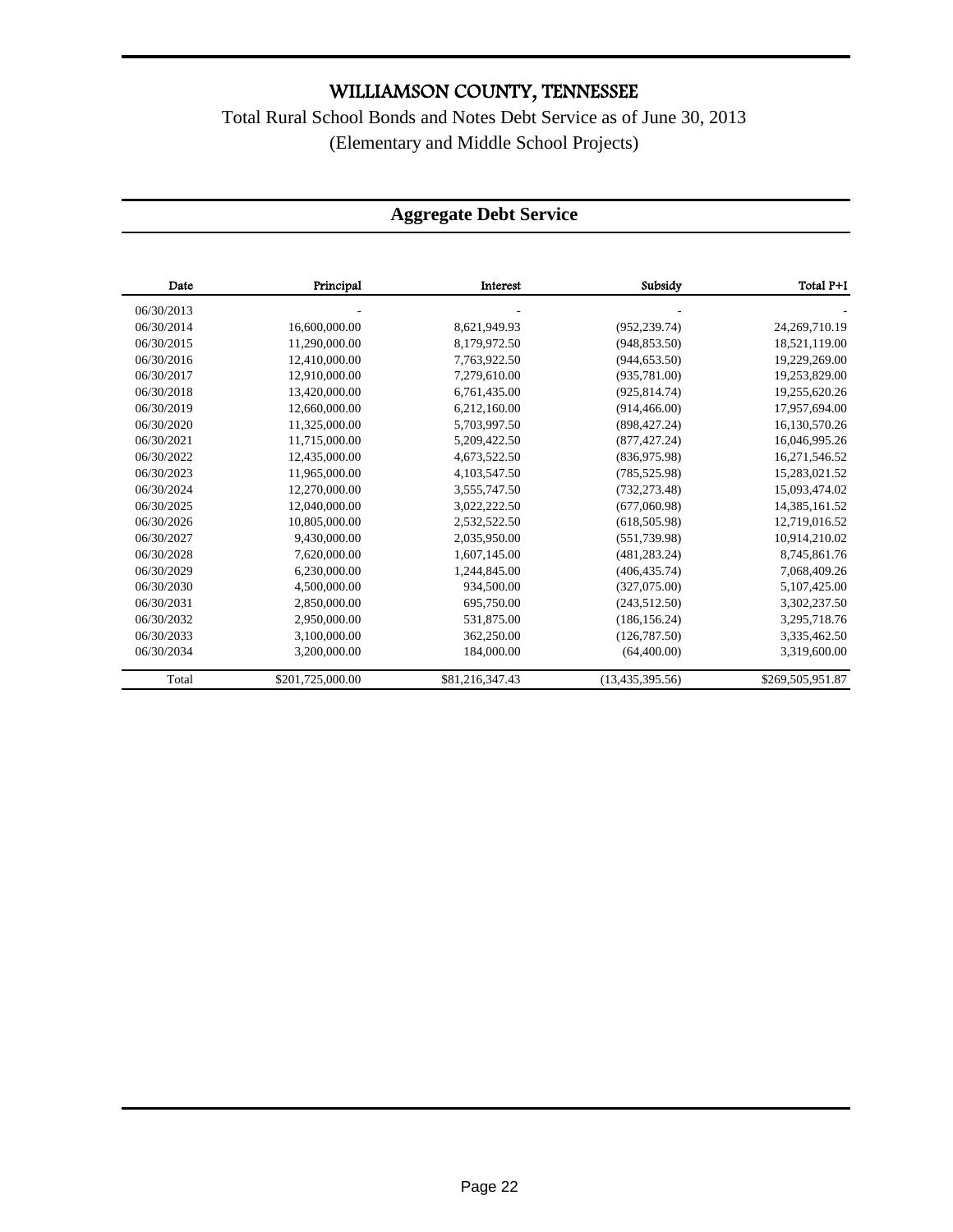### Total Rural School Education Debt Service (All Elementary and Middle Schools) Annual Principal and Interest Payments (As of June 30, 2013)

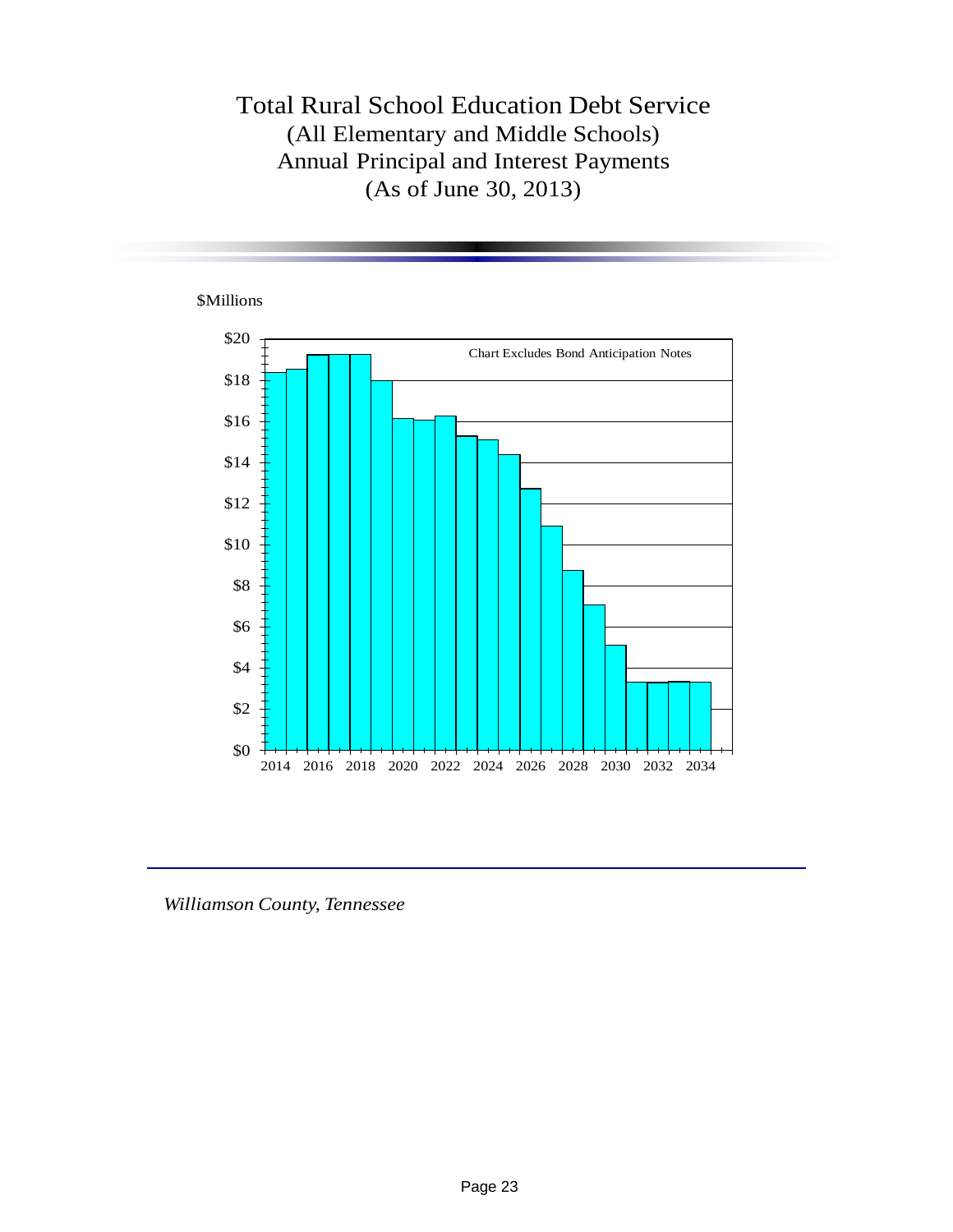Total Public Works Debt Service as of June 30, 2013

#### **Aggregate Debt Service**

| Date       | Principal       | Interest        | Total P+I        |
|------------|-----------------|-----------------|------------------|
| 06/30/2013 |                 |                 |                  |
| 06/30/2014 | 13,875,000.00   | 4,217,102.94    | 18,092,102.94    |
| 06/30/2015 | 10,300,000.00   | 3,796,785.01    | 14,096,785.01    |
| 06/30/2016 | 10,415,000.00   | 3,405,566.26    | 13,820,566.26    |
| 06/30/2017 | 10,925,000.00   | 2,950,641.26    | 13,875,641.26    |
| 06/30/2018 | 9,610,000.00    | 2,488,366.26    | 12,098,366.26    |
| 06/30/2019 | 9,040,000.00    | 2,057,466.26    | 11,097,466.26    |
| 06/30/2020 | 7,635,000.00    | 1,652,353.76    | 9,287,353.76     |
| 06/30/2021 | 6,655,000.00    | 1,286,253.76    | 7,941,253.76     |
| 06/30/2022 | 4,825,000.00    | 970,022.50      | 5,795,022.50     |
| 06/30/2023 | 2,960,000.00    | 734,560.00      | 3,694,560.00     |
| 06/30/2024 | 2,829,000.00    | 592,641.26      | 3,421,641.26     |
| 06/30/2025 | 2,845,000.00    | 459,140.00      | 3,304,140.00     |
| 06/30/2026 | 2,755,000.00    | 327,077.50      | 3,082,077.50     |
| 06/30/2027 | 1,690,000.00    | 203,140.00      | 1,893,140.00     |
| 06/30/2028 | 1,650,000.00    | 131,665.00      | 1,781,665.00     |
| 06/30/2029 | 1,360,000.00    | 59,840.00       | 1,419,840.00     |
| Total      | \$99,369,000.00 | \$25,332,621.77 | \$124,701,621.77 |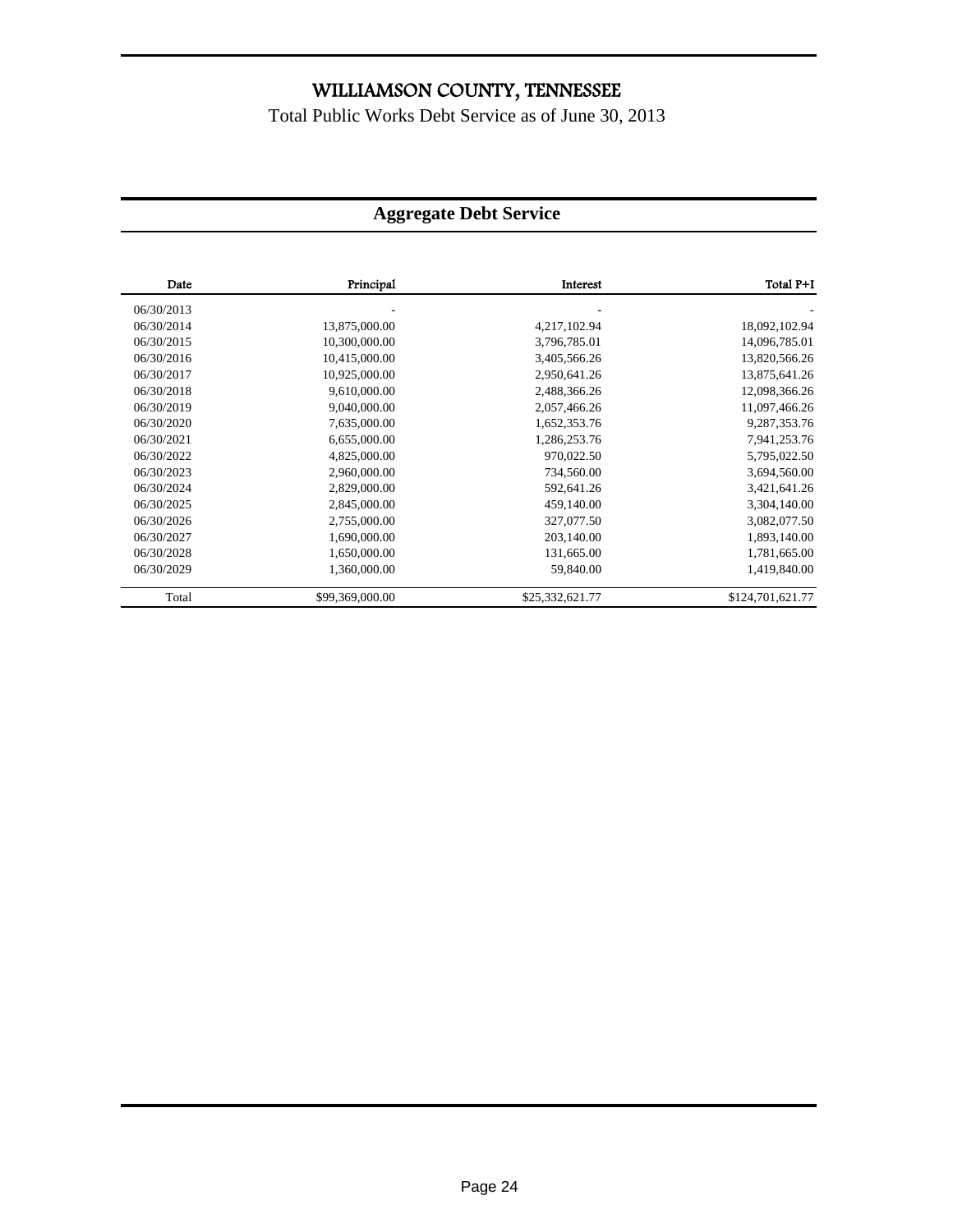### Total Public Works Debt Service Annual Principal and Interest Payments (As of June 30, 2013)

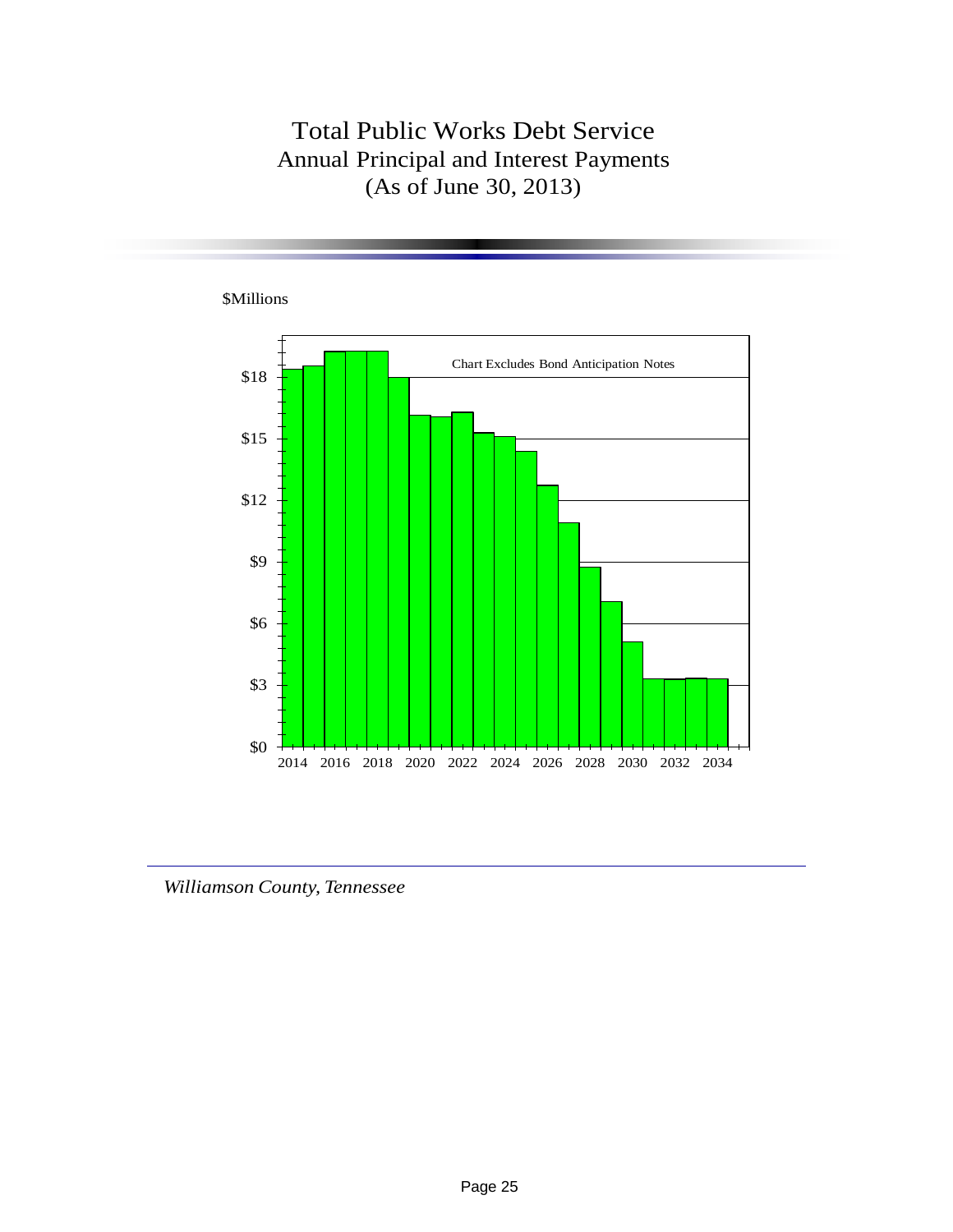Other Self-Supporting Medical Center Debt Service as of June 30, 2013

#### **Aggregate Debt Service**

| Date       | Principal       | Interest       | Total P+I       |
|------------|-----------------|----------------|-----------------|
| 06/30/2013 |                 |                |                 |
| 06/30/2014 | 1,400,000.00    | 718,787.50     | 2,118,787.50    |
| 06/30/2015 | 1,550,000.00    | 665,412.50     | 2,215,412.50    |
| 06/30/2016 | 1,665,000.00    | 604,900.00     | 2,269,900.00    |
| 06/30/2017 | 1,695,000.00    | 547,450.00     | 2,242,450.00    |
| 06/30/2018 | 1,785,000.00    | 479,650.00     | 2,264,650.00    |
| 06/30/2019 | 1,845,000.00    | 408,250.00     | 2,253,250.00    |
| 06/30/2020 | 1.915.000.00    | 334,450.00     | 2,249,450.00    |
| 06/30/2021 | 1,990,000.00    | 277,000.00     | 2,267,000.00    |
| 06/30/2022 | 2,085,000.00    | 197,400.00     | 2,282,400.00    |
| 06/30/2023 | 2,180,000.00    | 114,000.00     | 2,294,000.00    |
| 06/30/2024 | 2,180,000.00    | 70,400.00      | 2,250,400.00    |
| 06/30/2025 | 1.070.000.00    | 24,075.00      | 1.094.075.00    |
| Total      | \$21,360,000.00 | \$4,441,775.00 | \$25,801,775.00 |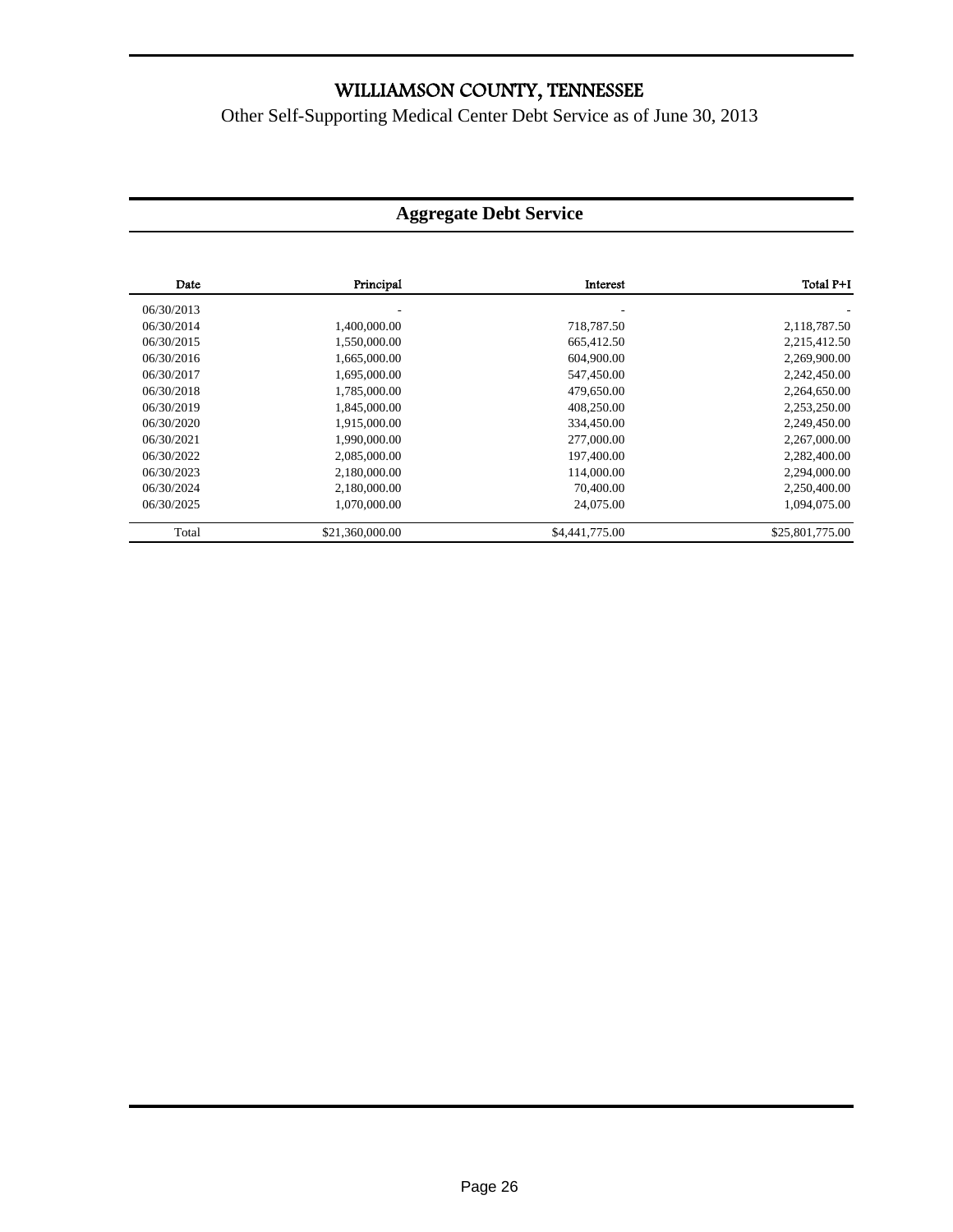Other Self-Supporting City-County Partnership Debt Service as of June 30, 2013

#### **Aggregate Debt Service**

| Date       | Principal      | Interest       | Total P+I      |
|------------|----------------|----------------|----------------|
| 06/30/2013 |                |                |                |
| 06/30/2014 | 265,000.00     | 201,031.26     | 466,031.26     |
| 06/30/2015 | 280,000.00     | 189,881.26     | 469,881.26     |
| 06/30/2016 | 295,000.00     | 178,731.26     | 473,731.26     |
| 06/30/2017 | 310,000.00     | 166,206.26     | 476,206.26     |
| 06/30/2018 | 315,000.00     | 157,406.26     | 472,406.26     |
| 06/30/2019 | 330,000.00     | 144,806.26     | 474,806.26     |
| 06/30/2020 | 340,000.00     | 131,606.26     | 471,606.26     |
| 06/30/2021 | 350,000.00     | 116,706.26     | 466,706.26     |
| 06/30/2022 | 365,000.00     | 101,256.26     | 466,256.26     |
| 06/30/2023 | 385,000.00     | 83,750.00      | 468,750.00     |
| 06/30/2024 | 400,000.00     | 65,287.50      | 465,287.50     |
| 06/30/2025 | 425,000.00     | 46,075.00      | 471,075.00     |
| 06/30/2026 | 440,000.00     | 25,537.50      | 465,537.50     |
| 06/30/2027 | 100,000.00     | 4,250.00       | 104,250.00     |
| Total      | \$4,600,000.00 | \$1,612,531.34 | \$6,212,531.34 |

Stephens Inc. Public Finance